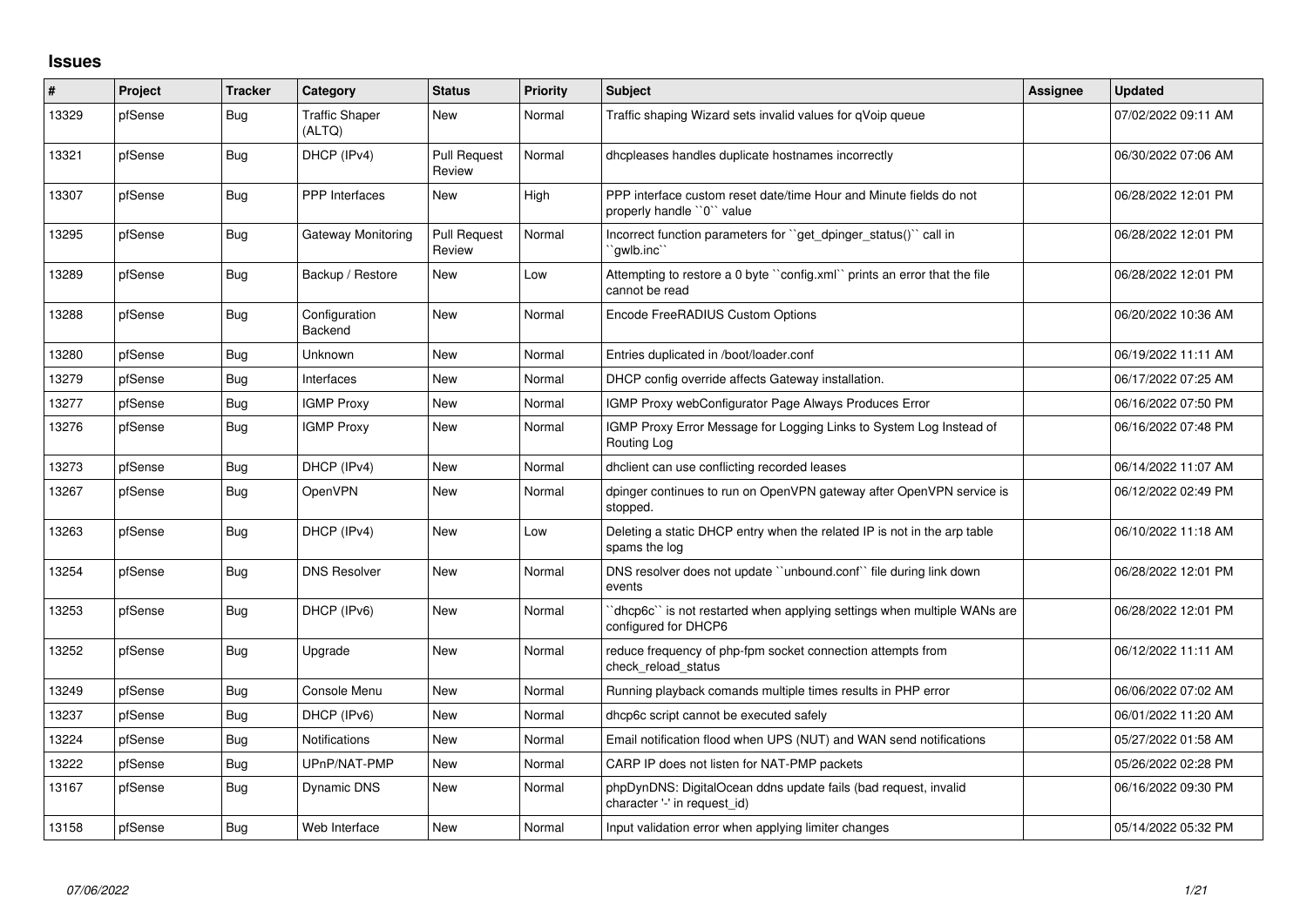| #     | Project | <b>Tracker</b> | Category                                        | <b>Status</b>                 | <b>Priority</b> | <b>Subject</b>                                                                                                                      | <b>Assignee</b> | <b>Updated</b>      |
|-------|---------|----------------|-------------------------------------------------|-------------------------------|-----------------|-------------------------------------------------------------------------------------------------------------------------------------|-----------------|---------------------|
| 13144 | pfSense | Bug            | Rules / NAT                                     | New                           | <b>Very Low</b> | Firewall rule entries can get out of sync when entries are deleted while<br>other administrators are editing entries simultaneously |                 | 05/10/2022 07:26 AM |
| 13110 | pfSense | Bug            | CARP                                            | New                           | Very Low        | changing CARP VIP address does not update outbound NAT interface IP                                                                 |                 | 05/03/2022 02:52 PM |
| 13093 | pfSense | <b>Bug</b>     | Authentication                                  | In Progress                   | Normal          | LDAP authentication fails with extended query and RFC2307 group<br>lookups enabled                                                  |                 | 07/03/2022 08:37 AM |
| 13087 | pfSense | Bug            | OpenVPN                                         | New                           | Normal          | OpenVPN Server: hide WINS servers list when netbios option is<br>unchecked while WINS servers is checked                            |                 | 04/22/2022 10:29 AM |
| 13076 | pfSense | Bug            | Gateway Monitoring                              | <b>New</b>                    | Normal          | Marking a gateway as down does not affect IPsec entries using gateway<br>groups                                                     |                 | 06/28/2022 12:01 PM |
| 13068 | pfSense | Bug            | Aliases / Tables                                | New                           | Normal          | Error loading rules when URL Table IPs content is empty                                                                             |                 | 04/17/2022 09:07 PM |
| 13067 | pfSense | Bug            | <b>FilterDNS</b>                                | New                           | Normal          | filterdns resolve interval is twice the intended value                                                                              |                 | 04/17/2022 07:45 PM |
| 13051 | pfSense | <b>Bug</b>     | <b>Traffic Shaper</b><br>(ALTQ)                 | New                           | Normal          | Firewall traffic shaper by interface selection unknow                                                                               |                 | 04/12/2022 07:03 AM |
| 13046 | pfSense | Bug            | Rules / NAT                                     | New                           | Normal          | Floating rule applied to IPv6 interface with a SLAAC DHCPv6 gateway<br>reports error on boot                                        |                 | 04/11/2022 09:50 AM |
| 13003 | pfSense | Bug            | Hardware / Drivers                              | <b>New</b>                    | Normal          | Malicious Driver Detection event on ixl driver                                                                                      |                 | 06/25/2022 05:00 PM |
| 13000 | pfSense | Bug            | <b>IPsec</b>                                    | New                           | Low             | IPsec AES-GCM encryption algorithm "Key Length" field should be labeled<br>"ICV Length"                                             |                 | 03/30/2022 07:40 AM |
| 12960 | pfSense | <b>Bug</b>     | Installer                                       | <b>New</b>                    | Normal          | VGA installer image defaults to serial console, serial console is default in<br>GUI settinas                                        |                 | 06/28/2022 12:01 PM |
| 12959 | pfSense | <b>Bug</b>     | DHCP (IPv4)                                     | Feedback                      | Normal          | dhcplease process wrongly update host file if client-hostname is empty                                                              |                 | 07/01/2022 09:10 AM |
| 12950 | pfSense | Bug            | Routing                                         | New                           | Normal          | OpenVPN as default gateway does not get set at boot time                                                                            |                 | 04/09/2022 05:46 PM |
| 12947 | pfSense | <b>Bug</b>     | DHCP (IPv6)                                     | <b>Pull Request</b><br>Review | Normal          | DHCP6 client does not take any action if the interface IPv6 address<br>changes during renewal                                       |                 | 06/28/2022 12:01 PM |
| 12938 | pfSense | Bug            | <b>IPv6 Router</b><br>Advertisements<br>(RADVD) | New                           | Normal          | MaxRtrAdvInterval would allow stale DNS servers to be deleted faster                                                                |                 | 03/12/2022 09:37 AM |
| 12927 | pfSense | <b>Bug</b>     | <b>OpenVPN</b>                                  | <b>New</b>                    | Normal          | OpenVPN with OCSP enabled allows connections with revoked certificates                                                              |                 | 03/24/2022 08:22 AM |
| 12926 | pfSense | <b>Bug</b>     | Interfaces                                      | Feedback                      | Normal          | Changing LAGG type on CARP interfaces makes VIPs go to an "init" State                                                              |                 | 03/10/2022 10:52 AM |
| 12922 | pfSense | <b>Bug</b>     | DHCP (IPv4)                                     | <b>New</b>                    | Normal          | Classless static routes received on DHCP WAN can override chosen<br>default gateway                                                 |                 | 03/28/2022 10:08 AM |
| 12905 | pfSense | Bug            | Web Interface                                   | New                           | Normal          | Add VLAN Re-assignment to Import Interface Mismatch Wizard                                                                          |                 | 03/07/2022 08:05 AM |
| 12888 | pfSense | Bug            | Rules / NAT                                     | New                           | Normal          | pfSense sends un-NATed packets during OpenVPN startup                                                                               |                 | 03/01/2022 03:13 PM |
| 12878 | pfSense | <b>Bug</b>     | <b>Traffic Shaper</b><br>(ALTQ)                 | Incomplete                    | Normal          | Traffic shaping by interface, route queue bandwidth inbound, out by a large<br>factor.                                              |                 | 06/06/2022 07:03 AM |
| 12877 | pfSense | <b>Bug</b>     | Dynamic DNS                                     | Feedback                      | Normal          | Cloudflare DynDNS fails to update more than two addresses                                                                           |                 | 05/29/2022 06:56 PM |
| 12875 | pfSense | <b>Bug</b>     | Package System                                  | New                           | Normal          | Import zabbix-agent6 and zabbix-proxy6 from FreeBSD Ports                                                                           |                 | 05/28/2022 06:50 PM |
| 12857 | pfSense | <b>Bug</b>     | Gateways                                        | New                           | Normal          | Firewall gateway goes away when making changes to Bridge0 device                                                                    |                 | 02/27/2022 11:20 AM |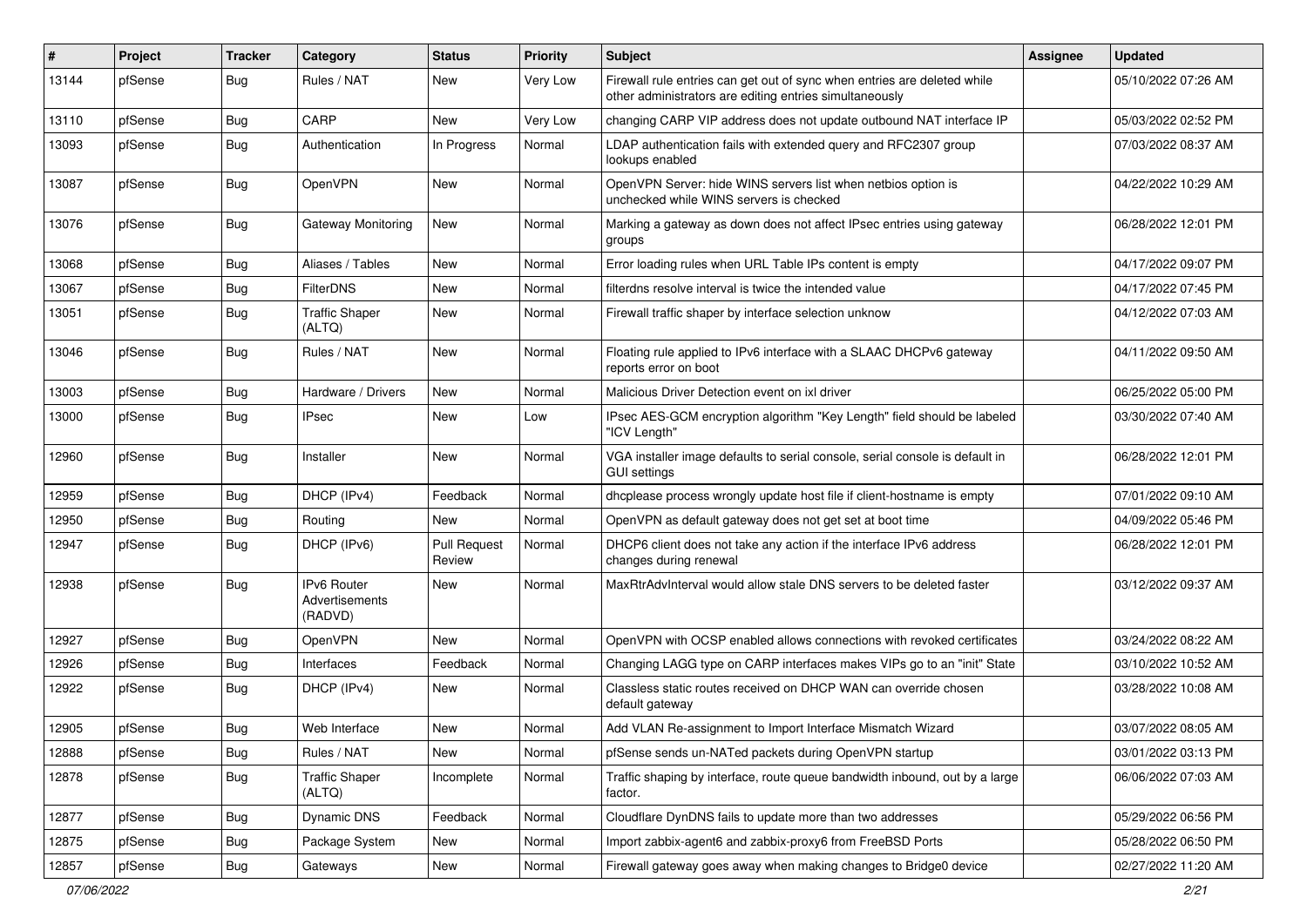| $\vert$ # | Project | <b>Tracker</b> | Category                            | <b>Status</b>                 | <b>Priority</b> | Subject                                                                                                                | <b>Assignee</b> | <b>Updated</b>      |
|-----------|---------|----------------|-------------------------------------|-------------------------------|-----------------|------------------------------------------------------------------------------------------------------------------------|-----------------|---------------------|
| 12853     | pfSense | <b>Bug</b>     | <b>NAT Reflection</b>               | Feedback                      | High            | Network Address Translation - Pure NAT pfsense freeze after reboot                                                     |                 | 02/22/2022 08:40 AM |
| 12850     | pfSense | <b>Bug</b>     | Routing                             | New                           | Low             | Console error during boot: "route: route has not been found"                                                           |                 | 02/22/2022 08:27 AM |
| 12829     | pfSense | Bug            | <b>Traffic Shaper</b><br>(Limiters) | Feedback                      | Normal          | Dummynet kernel module fails to load after upgrade.                                                                    |                 | 03/17/2022 09:26 AM |
| 12828     | pfSense | Bug            | <b>Wireless</b>                     | New                           | Normal          | pfSense keeps crashing (Fatal trap 12: page fault while in kernel mode)                                                |                 | 02/21/2022 07:55 AM |
| 12823     | pfSense | Bug            | DHCP (IPv6)                         | New                           | Normal          | Multiple DHCP6 WAN connections PPPoE interface 'defached' status                                                       |                 | 02/18/2022 05:39 AM |
| 12797     | pfSense | Bug            | UPnP/NAT-PMP                        | New                           | Normal          | UPnP+STUN forms invalid outbound NAT rules using the external address<br>discovered from STUN                          |                 | 02/15/2022 01:01 PM |
| 12796     | pfSense | <b>Bug</b>     | Upgrade                             | Confirmed                     | Normal          | 2.5.2 -> 2.6.0 upgrade segfaults if certain packages are installed.                                                    |                 | 05/24/2022 07:43 AM |
| 12774     | pfSense | Bug            | Backup / Restore                    | New                           | Normal          | Picture widget image is not saved in backup                                                                            |                 | 04/04/2022 04:48 AM |
| 12764     | pfSense | <b>Bug</b>     | Gateways                            | New                           | Normal          | VTI gateway status is pending after assigning the VTI interface                                                        |                 | 02/07/2022 05:41 AM |
| 12757     | pfSense | Bug            | Diagnostics                         | <b>Pull Request</b><br>Review | Very Low        | Clean up /etc/inc/filter.inc use of pfctl -F                                                                           |                 | 06/28/2022 12:01 PM |
| 12747     | pfSense | <b>Bug</b>     | Logging                             | New                           | Normal          | System log is filled by sshquard                                                                                       |                 | 07/05/2022 07:41 AM |
| 12740     | pfSense | <b>Bug</b>     | FreeBSD                             | Incomplete                    | Normal          | panic: esp_input_cb: Unexpected address family                                                                         |                 | 01/27/2022 01:19 PM |
| 12737     | pfSense | Bug            | Certificates                        | <b>New</b>                    | Normal          | CApath is not defined by default in curl                                                                               |                 | 06/28/2022 12:01 PM |
| 12734     | pfSense | <b>Bug</b>     | Web Interface                       | Incomplete                    | Low             | Long hostname breaks DHCP leases layout                                                                                |                 | 01/31/2022 01:03 PM |
| 12730     | pfSense | Bug            | <b>Captive Portal</b>               | New                           | Normal          | RADIUS accounting does not work if WAN is down                                                                         |                 | 01/26/2022 05:13 AM |
| 12726     | pfSense | <b>Bug</b>     | Authentication                      | New                           | Normal          | LDAP select container button auto populate                                                                             |                 | 01/25/2022 01:48 PM |
| 12708     | pfSense | <b>Bug</b>     | Aliases / Tables                    | New                           | Normal          | alias with non resolving DNS entry breaks underlying pf table                                                          |                 | 02/20/2022 06:13 PM |
| 12705     | pfSense | Bug            | <b>IPsec</b>                        | Incomplete                    | Normal          | ECDSA certificate does not work for IPSec VPN phase 1                                                                  |                 | 01/24/2022 03:22 PM |
| 12648     | pfSense | <b>Bug</b>     | <b>Captive Portal</b>               | New                           | Normal          | Undocumented variables 'listenporthttp' and 'listenporthttps'                                                          |                 | 12/28/2021 10:44 AM |
| 12632     | pfSense | Bug            | Gateways                            | New                           | High            | Assigning a /30 WAN IP address at the console does not save the gateway<br>correctly                                   |                 | 06/28/2022 12:01 PM |
| 12612     | pfSense | Bug            | <b>DNS Resolver</b>                 | New                           | Normal          | DNS Resolver is restarted during every "rc.newwanip" event                                                             |                 | 06/28/2022 12:01 PM |
| 12563     | pfSense | Bug            | OpenVPN                             | New                           | Normal          | OpenVPN server doesn't support Framed-IPv6-Address RADIUS attribute                                                    |                 | 12/03/2021 11:19 AM |
| 12552     | pfSense | Bug            | OpenVPN                             | New                           | Normal          | "Pull DNS" option within OpenVPN client does not cause pfSense to use<br>DNS servers assigned by remote OpenVPN server |                 | 12/08/2021 08:45 AM |
| 12543     | pfSense | Bug            | Web Interface                       | Feedback                      | Normal          | Deleteing a Outbound NAT rule gave me an empty rule and displayed php<br>error in UI.                                  |                 | 02/14/2022 04:36 AM |
| 12542     | pfSense | Bug            | Virtual IP Addresses                | New                           | Normal          | Cannot assign a same IPv6 Link-Local address to different interfaces                                                   |                 | 11/25/2021 01:41 AM |
| 12539     | pfSense | <b>Bug</b>     | Interfaces                          | New                           | Low             | Changing VLAN ID for LAN interface in assignments silently fails.                                                      |                 | 11/23/2021 04:12 AM |
| 12519     | pfSense | <b>Bug</b>     | Authentication                      | New                           | Normal          | Fail authentication using special character in password via the LDAP<br>connector                                      |                 | 11/12/2021 07:39 AM |
| 12509     | pfSense | <b>Bug</b>     | OpenVPN                             | New                           | Normal          | Deffered authentication does not work with auth-gen-token external-auth or<br>pusk "auth-token"                        |                 | 11/08/2021 04:01 AM |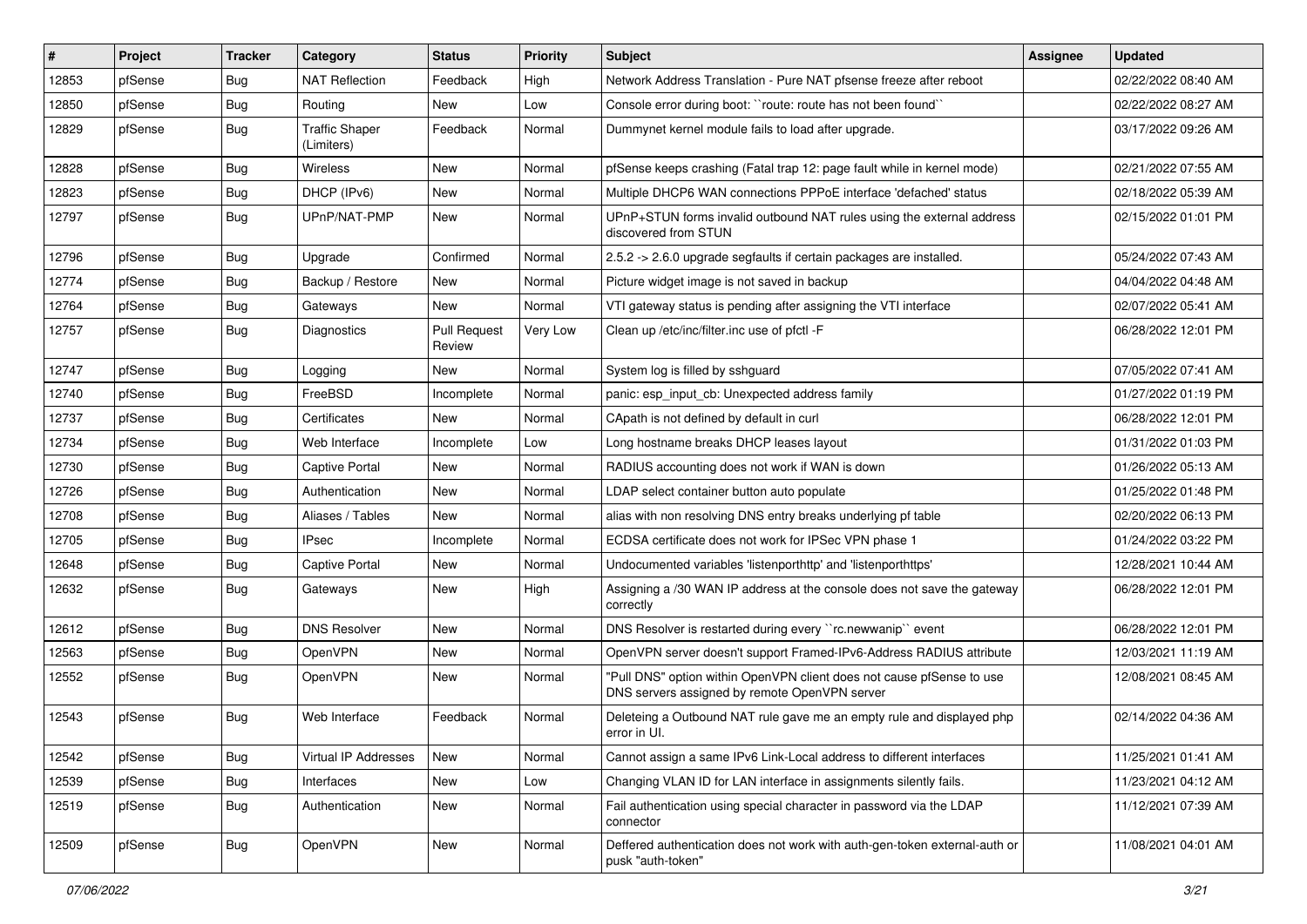| $\vert$ # | Project | <b>Tracker</b> | Category                        | <b>Status</b>                 | <b>Priority</b> | <b>Subject</b>                                                                                                                   | <b>Assignee</b> | Updated             |
|-----------|---------|----------------|---------------------------------|-------------------------------|-----------------|----------------------------------------------------------------------------------------------------------------------------------|-----------------|---------------------|
| 12508     | pfSense | Bug            | <b>DHCP Relay</b>               | New                           | Normal          | DHCP Relay over VPN                                                                                                              |                 | 11/06/2021 11:25 AM |
| 12504     | pfSense | Bug            | Interfaces                      | <b>New</b>                    | Normal          | BCM57412 NetXtreme-E 10Gb RDMA Ethernet controller issue                                                                         |                 | 11/05/2021 04:51 AM |
| 12483     | pfSense | Bug            | Configuration<br><b>Backend</b> | New                           | Normal          | GUI creates inconsistent config.xml                                                                                              |                 | 10/23/2021 06:48 AM |
| 12467     | pfSense | Bug            | <b>Captive Portal</b>           | <b>New</b>                    | Normal          | CP error on client disconnect after reboot                                                                                       |                 | 10/17/2021 05:35 AM |
| 12464     | pfSense | Bug            | Logging                         | <b>Pull Request</b><br>Review | Normal          | Syslog Auth messages are sent as Emergency Level                                                                                 |                 | 06/28/2022 12:01 PM |
| 12451     | pfSense | Bug            | Virtual IP Addresses            | <b>New</b>                    | Normal          | deleteVIP() does not check RFC2136 Update Source                                                                                 |                 | 10/13/2021 10:06 AM |
| 12436     | pfSense | Bug            | PPPoE Server                    | New                           | Normal          | Pppoe server config gui does not allow setting of chap authentication, and<br>sets the network start address for allocation to 0 |                 | 10/21/2021 08:15 AM |
| 12421     | pfSense | Bug            | Rules / NAT                     | <b>New</b>                    | Normal          | IPV6 limiter bug                                                                                                                 |                 | 10/02/2021 08:44 AM |
| 12401     | pfSense | Bug            | <b>Traffic Graphs</b>           | New                           | Normal          | Traffic graphs with untagged and tagged VLAN on same interface                                                                   |                 | 09/23/2021 09:18 PM |
| 12393     | pfSense | <b>Bug</b>     | <b>Traffic Shaper</b><br>(ALTQ) | <b>New</b>                    | Low             | Priority of gOthersLow higher than default queues                                                                                |                 | 09/21/2021 02:48 PM |
| 12357     | pfSense | Bug            | <b>Captive Portal</b>           | New                           | Normal          | Captive Portal popup Logout button loads full login page in popup when<br>clicked                                                |                 | 10/27/2021 12:10 PM |
| 12283     | pfSense | Bug            | Authentication                  | <b>New</b>                    | Normal          | LDAP/RADIUS authentication servers configuration does not allow source<br>IP address to be specified                             |                 | 08/20/2021 01:15 AM |
| 12259     | pfSense | Bug            | <b>Operating System</b>         | <b>New</b>                    | Normal          | Intel em NICs Suffering Performance Degradation on FreeBSD12                                                                     |                 | 02/25/2022 09:28 PM |
| 12249     | pfSense | Bug            | Backup / Restore                | New                           | Normal          | HAProxy causing failed ACB backups                                                                                               |                 | 11/15/2021 11:58 PM |
| 12122     | pfSense | Bug            | Web Interface                   | <b>New</b>                    | Normal          | Perform greedy actions asychronously                                                                                             |                 | 07/10/2021 01:10 PM |
| 12095     | pfSense | Bug            | Authentication                  | New                           | Normal          | Memory leak in pcscd                                                                                                             |                 | 06/01/2022 01:01 PM |
| 12070     | pfSense | Bug            | DHCP (IPv4)                     | New                           | Low             | VLAN0 for WAN DHCP                                                                                                               |                 | 12/23/2021 04:31 PM |
| 12067     | pfSense | Bug            | DHCP (IPv4)                     | <b>New</b>                    | Very Low        | <b>DHCP Monitoring Statistics Error</b>                                                                                          |                 | 06/21/2021 08:39 AM |
| 12056     | pfSense | Bug            | Logging                         | New                           | Normal          | Filterlog says "Unknown Option %u"                                                                                               |                 | 06/18/2021 05:51 AM |
| 12013     | pfSense | Bug            | Logging                         | <b>New</b>                    | Low             | Reading log data is inefficient in certain cases                                                                                 |                 | 06/08/2021 07:35 AM |
| 11992     | pfSense | <b>Bug</b>     | Virtual IP Addresses            | Confirmed                     | High            | GRE Tunnel - Does not work with a virtual IP as endpoint                                                                         |                 | 06/04/2021 01:16 AM |
| 11960     | pfSense | <b>Bug</b>     | <b>Gateway Monitoring</b>       | Feedback                      | Normal          | Gateway Monitoring Traffic Goes Out Default Gateway                                                                              |                 | 12/20/2021 05:43 AM |
| 11953     | pfSense | Bug            | <b>IGMP Proxy</b>               | <b>New</b>                    | Normal          | XG-1541 crashes when igmpproxy is enabled and network interfaces<br>status change                                                |                 | 05/24/2021 04:55 PM |
| 11925     | pfSense | Bug            | OpenVPN                         | New                           | Normal          | Calling-Station-Id always set to WAN IP                                                                                          |                 | 05/14/2021 09:27 AM |
| 11872     | pfSense | <b>Bug</b>     | Interfaces                      | New                           | Normal          | gif interfaces reporting incorrect traffic counters                                                                              |                 | 12/30/2021 04:00 AM |
| 11786     | pfSense | <b>Bug</b>     | Services                        | New                           | Normal          | SSH incomplete setup and startup fail while recovering XML backup in a<br>fresh install of pfSense 2.5.0                         |                 | 04/17/2021 01:36 PM |
| 11778     | pfSense | Bug            | OpenVPN                         | New                           | Normal          | OpenVPN uses 100% CPU after experiencing packet loss                                                                             |                 | 02/28/2022 07:38 AM |
| 11761     | pfSense | Bug            | L <sub>2</sub> TP               | New                           | Normal          | L2TP/IPsec VPN : PPP LCP negotiation occurs before user authentication                                                           |                 | 03/31/2021 04:52 AM |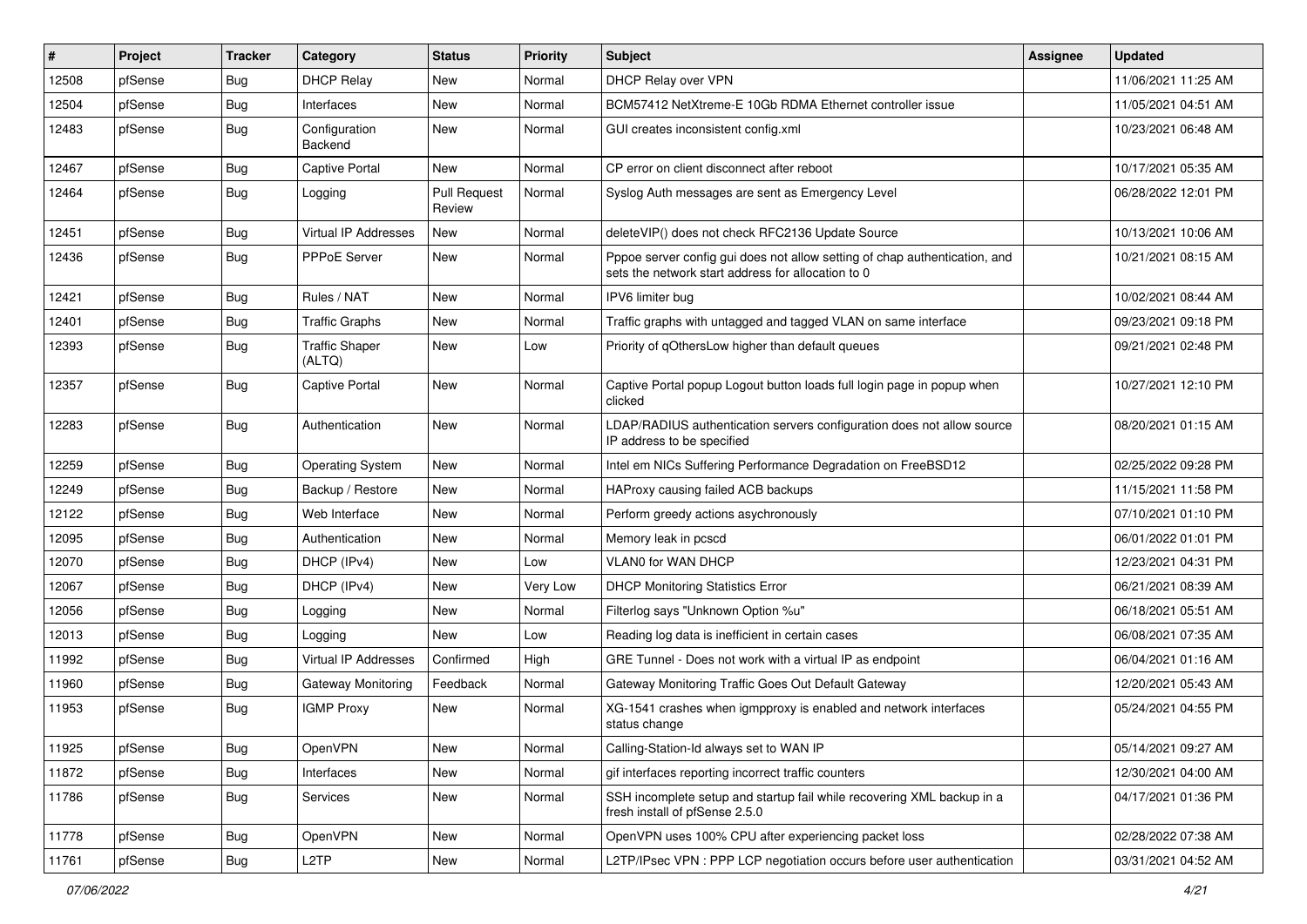| #     | Project | <b>Tracker</b> | Category                            | <b>Status</b> | <b>Priority</b> | Subject                                                                                                                                                                                         | <b>Assignee</b> | <b>Updated</b>      |
|-------|---------|----------------|-------------------------------------|---------------|-----------------|-------------------------------------------------------------------------------------------------------------------------------------------------------------------------------------------------|-----------------|---------------------|
| 11759 | pfSense | <b>Bug</b>     | Dashboard                           | New           | Normal          | Traffic graphs on dashboard double upload on pppoe links                                                                                                                                        |                 | 12/30/2021 04:00 AM |
| 11731 | pfSense | <b>Bug</b>     | Hardware / Drivers                  | <b>New</b>    | Normal          | Missing support for Realtek USB NICs                                                                                                                                                            |                 | 03/30/2021 04:32 AM |
| 11730 | pfSense | <b>Bug</b>     | Web Interface                       | New           | Normal          | Improve visibility of option selections in dark themes                                                                                                                                          |                 | 03/25/2021 09:38 PM |
| 11724 | pfSense | <b>Bug</b>     | Package System                      | New           | Normal          | Packages unexpectedly removed when changing update branches                                                                                                                                     |                 | 03/29/2021 08:09 AM |
| 11717 | pfSense | Bug            | Rules / NAT                         | New           | Normal          | Incorrect port forwarding rules if Destination port alias is not equal to<br>Redirect target port alias                                                                                         |                 | 03/22/2021 06:06 AM |
| 11715 | pfSense | <b>Bug</b>     | OpenVPN                             | New           | Normal          | OpenVPN MTU                                                                                                                                                                                     |                 | 03/22/2021 01:35 AM |
| 11666 | pfSense | <b>Bug</b>     | Logging                             | New           | Normal          | GUI Firewall log search not parsing filter.log beyond hard coded limit                                                                                                                          |                 | 03/12/2021 11:38 AM |
| 11657 | pfSense | <b>Bug</b>     | Interfaces                          | New           | Normal          | netmap_ring_reinit error                                                                                                                                                                        |                 | 03/18/2021 10:32 PM |
| 11641 | pfSense | <b>Bug</b>     | Interfaces                          | New           | Normal          | On xn based interfaces without the VLANMTU flag the first VLAN tag<br>defined does not follow the parent interface MTU settings. All subsequent<br>VLAN tags follow the parent interface's MTU. |                 | 03/09/2021 06:42 PM |
| 11619 | pfSense | <b>Bug</b>     | Upgrade                             | <b>New</b>    | Normal          | Unable to upgrade 2.4.4-p3 to 2.5/21.02-p1                                                                                                                                                      |                 | 08/15/2021 10:00 AM |
| 11566 | pfSense | <b>Bug</b>     | Web Interface                       | New           | Low             | Firewall Maximum Table Entries "default size" is whatever is entered                                                                                                                            |                 | 02/27/2021 10:01 AM |
| 11556 | pfSense | Bug            | Rules / NAT                         | New           | Normal          | Kill all states associated with a NAT address                                                                                                                                                   |                 | 03/19/2021 10:29 AM |
| 11548 | pfSense | Bug            | Rules / NAT                         | New           | Normal          | "rule expands to no valid combination" error from port forward automatic<br>rule mixing IPv4 and IPv6 elements                                                                                  |                 | 02/27/2021 03:18 PM |
| 11541 | pfSense | Bug            | <b>OpenVPN</b>                      | New           | Normal          | OpenVPN status does not work properly when set to TCP and Concurrent<br>Connections = $1$                                                                                                       |                 | 03/02/2021 02:27 PM |
| 11503 | pfSense | <b>Bug</b>     | OpenVPN                             | New           | Normal          | Using multiple authentication backends on an OpenVPN server fails                                                                                                                               |                 | 02/23/2021 12:23 PM |
| 11473 | pfSense | <b>Bug</b>     | Web Interface                       | New           | Normal          | System Activity shows invalid data on SG-3100                                                                                                                                                   |                 | 02/19/2021 08:12 PM |
| 11430 | pfSense | Bug            | Interfaces                          | New           | Normal          | PHP console spam after Assigning Interfaces                                                                                                                                                     |                 | 10/09/2021 10:37 AM |
| 11429 | pfSense | Bug            | Web Interface                       | New           | Normal          | System Log / Settings form activates "Reset Log Files" button on enter                                                                                                                          |                 | 10/28/2021 01:35 PM |
| 11418 | pfSense | <b>Bug</b>     | <b>IPsec</b>                        | <b>New</b>    | Very Low        | 'NAT-T: Force' is broken for IPv6 IPsec                                                                                                                                                         |                 | 02/16/2021 08:25 AM |
| 11412 | pfSense | Bug            | Interfaces                          | New           | Normal          | LLDPD Package Doesn't Work with Switchports                                                                                                                                                     |                 | 02/12/2021 08:12 PM |
| 11363 | pfSense | <b>Bug</b>     | Installer                           | New           | Normal          | Clean Install 2.5.0 fails due to hardware incompability                                                                                                                                         |                 | 02/04/2021 11:06 AM |
| 11335 | pfSense | <b>Bug</b>     | Interfaces                          | New           | Normal          | Spoofing the MAC on a LAGG interface does not work for some NIC types.                                                                                                                          |                 | 01/29/2021 09:10 AM |
| 11268 | pfSense | Bug            | Web Interface                       | <b>New</b>    | Normal          | Cookie named 'id' prevents Edit form fields being set properly                                                                                                                                  |                 | 09/03/2021 06:16 AM |
| 11232 | pfSense | Bug            | <b>Operating System</b>             | New           | Normal          | Fix pfSense_fsync                                                                                                                                                                               |                 | 01/08/2021 08:53 AM |
| 11203 | pfSense | <b>Bug</b>     | Certificates                        | New           | Normal          | certificate manager very slow                                                                                                                                                                   |                 | 12/31/2020 11:57 AM |
| 11192 | pfSense | Bug            | <b>Traffic Shaper</b><br>(Limiters) | Feedback      | Normal          | Using Limiters causes out of order packets within one TCP or UDP flow                                                                                                                           |                 | 01/06/2021 12:09 AM |
| 11184 | pfSense | <b>Bug</b>     | FreeBSD                             | New           | Normal          | PF: State policy cannot be configurable                                                                                                                                                         |                 | 02/09/2021 02:43 AM |
| 11177 | pfSense | <b>Bug</b>     | Dynamic DNS                         | New           | Normal          | DDNSv6 not using Check IP Services                                                                                                                                                              |                 | 12/21/2020 05:02 AM |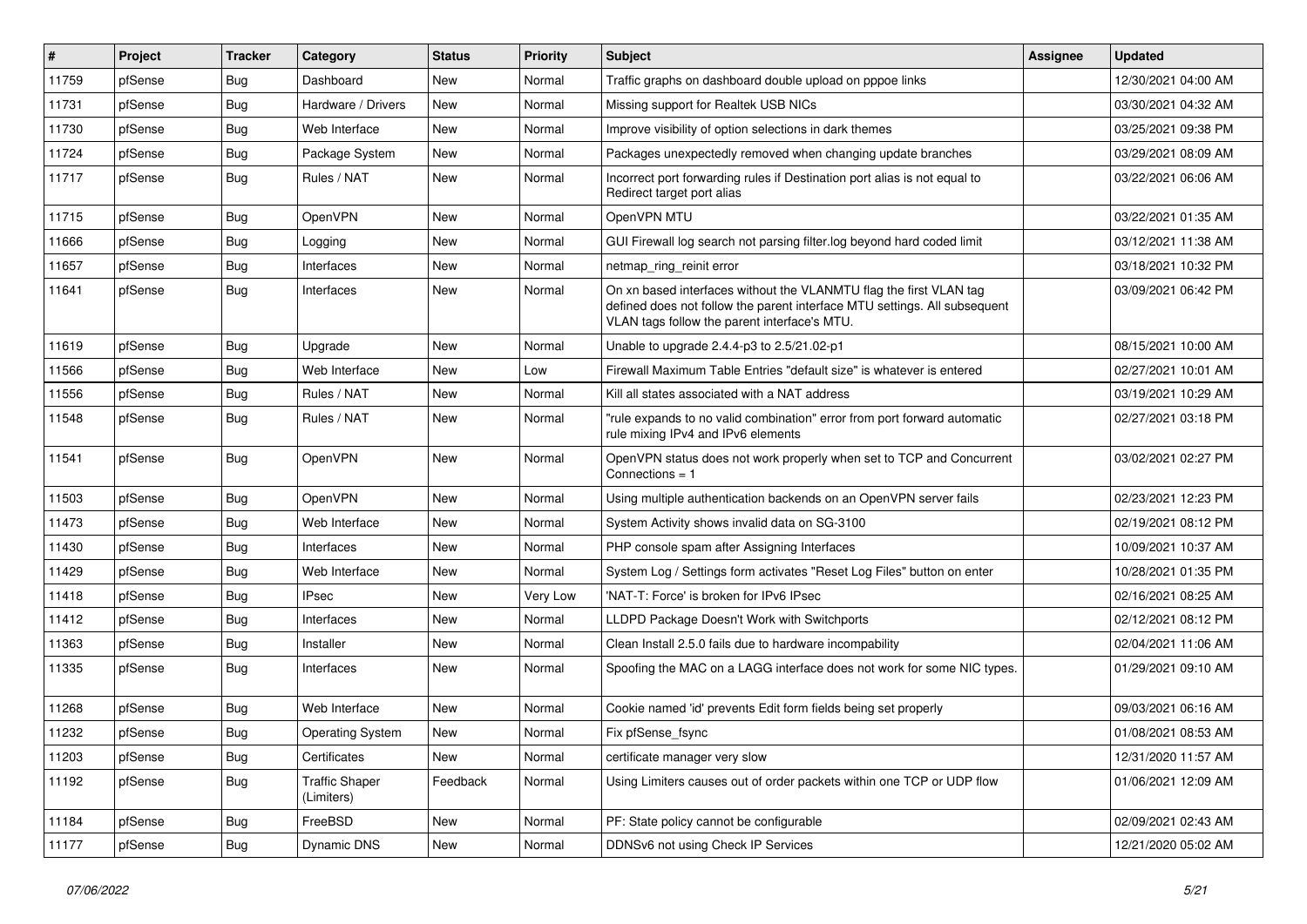| $\vert$ # | Project | <b>Tracker</b> | Category                        | <b>Status</b> | <b>Priority</b> | Subject                                                                                                         | <b>Assignee</b> | <b>Updated</b>      |
|-----------|---------|----------------|---------------------------------|---------------|-----------------|-----------------------------------------------------------------------------------------------------------------|-----------------|---------------------|
| 11174     | pfSense | Bug            | <b>Traffic Shaper</b><br>(ALTQ) | Feedback      | Normal          | Incorrect traffic shaping on pppoe interface                                                                    |                 | 12/21/2020 11:21 PM |
| 11149     | pfSense | Bug            | <b>DHCP Relay</b>               | New           | Normal          | DHCP relay won't start with DHCP server behind gateway                                                          |                 | 03/22/2021 05:13 AM |
| 11147     | pfSense | <b>Bug</b>     | Dynamic DNS                     | New           | Normal          | Domeneshop DynDNS IPv4 and IPv6                                                                                 |                 | 12/09/2020 11:47 PM |
| 11110     | pfSense | Bug            | Backup / Restore                | New           | Normal          | Backup file should be checked before restoring a specific area                                                  |                 | 12/05/2020 02:50 PM |
| 11093     | pfSense | <b>Bug</b>     | <b>Wireless</b>                 | New           | Low             | ral(4) driver non-functional in arm64                                                                           |                 | 11/21/2020 10:45 AM |
| 10980     | pfSense | <b>Bug</b>     | <b>Operating System</b>         | New           | Normal          | rc.local is executed at login by rc.initial, and not at boot time.                                              |                 | 10/19/2020 09:39 AM |
| 10959     | pfSense | Bug            | <b>Traffic Graphs</b>           | Feedback      | Low             | Traffic graph stopped on interface used via netmap                                                              |                 | 02/22/2021 02:57 AM |
| 10952     | pfSense | Bug            | Rules / NAT                     | <b>New</b>    | Low             | Inconsistency in Subnet Defaults Between Firewall Rules and Interface<br><b>Address Assignments</b>             |                 | 10/09/2020 12:50 PM |
| 10833     | pfSense | Bug            | Configuration<br>Backend        | New           | Normal          | unbound exits on configuration error when link status flaps on LAN<br>interface                                 |                 | 08/13/2020 11:53 PM |
| 10822     | pfSense | Bug            | DHCP (IPv6)                     | <b>New</b>    | Normal          | Deprecated IPv6 prefix won't be announced as deprecated to clients                                              |                 | 08/10/2020 09:23 AM |
| 10765     | pfSense | <b>Bug</b>     | Authentication                  | New           | Normal          | Ampersands in Idap extended query are escaped twice                                                             |                 | 09/02/2020 07:55 AM |
| 10729     | pfSense | <b>Bug</b>     | Package System                  | New           | Normal          | Certificate verification failed for pkg.freebsd.org                                                             |                 | 07/05/2020 01:12 AM |
| 10726     | pfSense | Bug            | Rules / NAT                     | New           | Normal          | Sticky-connections option is bugged - sticky-address cannot be redefined                                        |                 | 11/12/2020 10:12 AM |
| 10715     | pfSense | <b>Bug</b>     | <b>DHCP Relay</b>               | <b>New</b>    | Normal          | DHCPv6 relay always uses the "first" IPv6 address of an interface                                               |                 | 06/29/2020 05:01 AM |
| 10714     | pfSense | <b>Bug</b>     | DHCP (IPv6)                     | New           | Normal          | radvd only gives out the prefix of the "first" IPv6 address of an interface                                     |                 | 10/06/2020 01:03 PM |
| 10712     | pfSense | <b>Bug</b>     | Rules / NAT                     | New           | Normal          | "default allow LAN IPv6 to any" rule does not work right after boot when<br>using IPv6 PD                       |                 | 06/30/2020 12:17 AM |
| 10701     | pfSense | Bug            | Web Interface                   | <b>New</b>    | Very Low        | Firewall Log too wide with Rule Description Column                                                              |                 | 06/25/2020 07:36 AM |
| 10690     | pfSense | Bug            | Installer                       | New           | Low             | Not possible to make UFS install on ZFS formatted drive                                                         |                 | 04/21/2022 12:39 PM |
| 10671     | pfSense | <b>Bug</b>     | <b>Operating System</b>         | New           | Normal          | pfsense 2.4.5_1 does not boot on Gen2 2012R2 HyperV VM                                                          |                 | 05/09/2021 06:39 AM |
| 10624     | pfSense | <b>Bug</b>     | <b>DNS Resolver</b>             | New           | Normal          | Unbound configuration memory leak with python module + register DHCP<br>leases active                           |                 | 02/26/2021 10:27 AM |
| 10584     | pfSense | Bug            | Hardware / Drivers              | <b>New</b>    | Normal          | SG-3100 with M.2: shutdown instead of reboot                                                                    |                 | 07/21/2020 03:08 AM |
| 10577     | pfSense | <b>Bug</b>     | Hardware / Drivers              | Feedback      | Normal          | intel x553 (c3000 chipset) loading x520 driver                                                                  |                 | 05/28/2020 03:59 AM |
| 10544     | pfSense | Bug            | User Manager /<br>Privileges    | New           | Normal          | It's not possible to add a user to group operator using the gui                                                 |                 | 04/21/2022 12:39 PM |
| 10530     | pfSense | Bug            | Upgrade                         | New           | Normal          | Convert config version to be based on product version                                                           |                 | 04/21/2022 12:39 PM |
| 10513     | pfSense | Bug            | Rules / NAT                     | New           | Normal          | State issues with policy routing and HA failover                                                                |                 | 04/21/2022 12:39 PM |
| 10493     | pfSense | <b>Bug</b>     | <b>IPsec</b>                    | New           | Normal          | filter get vpns list() issues                                                                                   |                 | 05/06/2020 01:07 AM |
| 10352     | pfSense | <b>Bug</b>     | Authentication                  | New           | Very Low        | RADIUS authentication fails with MSCHAPv1 or MSCHAPv2 when<br>passwords contain international characters        |                 | 06/20/2022 04:04 PM |
| 10342     | pfSense | Bug            | <b>DNS Resolver</b>             | New           | Normal          | Unbound domain overrides stop resolving periodically. They only resume<br>after the service has been restarted. |                 | 03/13/2020 10:35 AM |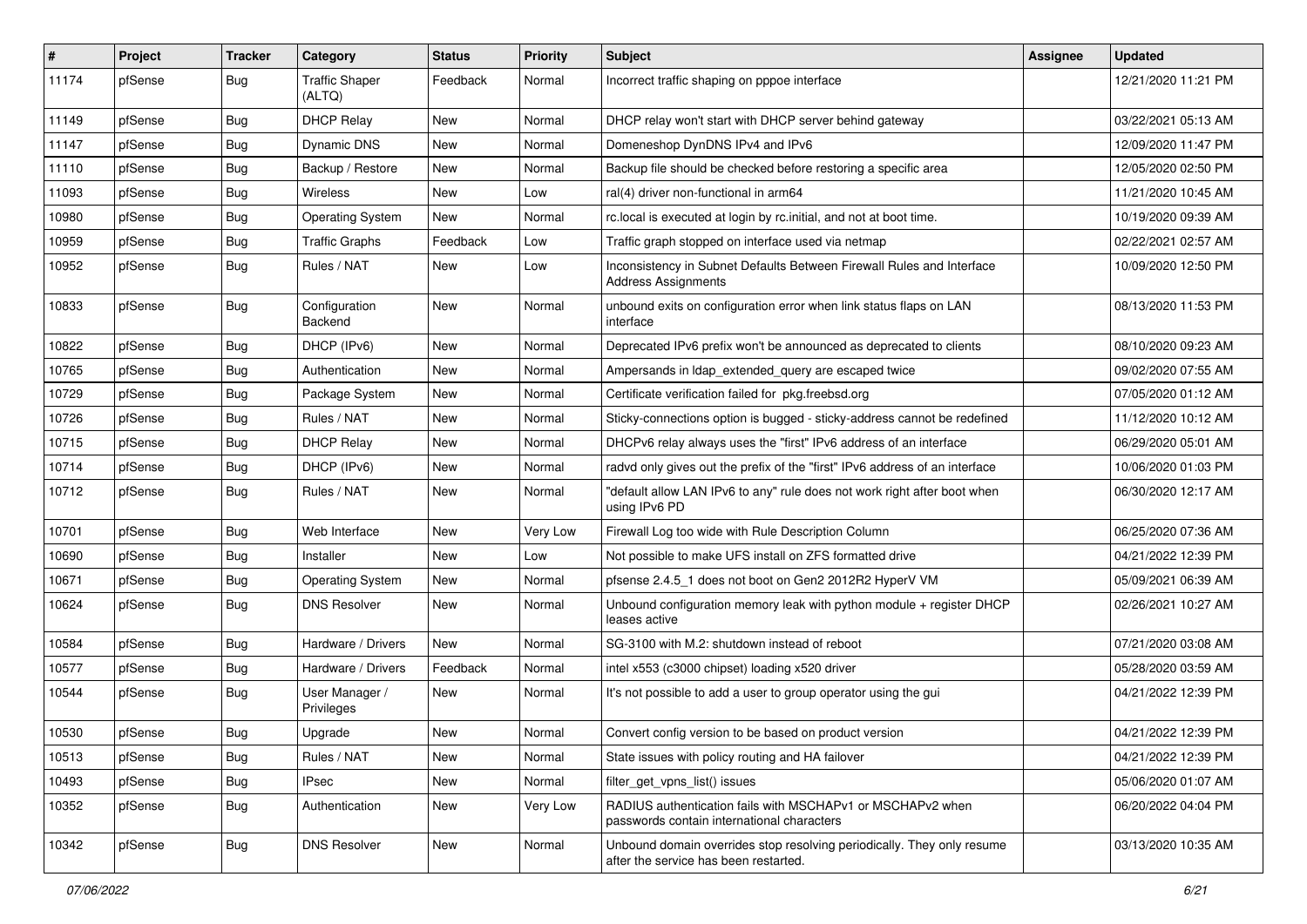| #     | Project | <b>Tracker</b> | Category                     | <b>Status</b>                 | <b>Priority</b> | <b>Subject</b>                                                                                                       | <b>Assignee</b> | <b>Updated</b>      |
|-------|---------|----------------|------------------------------|-------------------------------|-----------------|----------------------------------------------------------------------------------------------------------------------|-----------------|---------------------|
| 10325 | pfSense | Bug            | <b>Notifications</b>         | New                           | Normal          | System/Advanced/Notifications/E-Mail - SMTP Notification E-Mail auth<br>password Unexpected Bahaviour                |                 | 10/30/2020 08:17 AM |
| 10311 | pfSense | Bug            | OpenVPN                      | New                           | Normal          | Too low net.link.ifqmaxlen causes packet drop under load when using<br>OpenVPN inside bridge interface under load    |                 | 08/10/2021 03:10 AM |
| 10310 | pfSense | Bug            | Upgrade                      | New                           | Normal          | Systems with low RAM and several packages may temporarily fail to load<br>large tables after an upgrade              |                 | 03/03/2020 07:55 AM |
| 10277 | pfSense | Bug            | Web Interface                | New                           | Normal          | Sorting the log entries does not use year value                                                                      |                 | 02/24/2020 07:46 AM |
| 10271 | pfSense | <b>Bug</b>     | Web Interface                | New                           | Normal          | Large number of VLAN/LANs make "Interfaces" menu hard to access                                                      |                 | 02/20/2020 04:46 AM |
| 10150 | pfSense | Bug            | <b>IGMP Proxy</b>            | New                           | Normal          | IGMP Proxy does not scale to hundreds of streams                                                                     |                 | 01/03/2020 02:56 AM |
| 10143 | pfSense | Bug            | <b>DNS Resolver</b>          | <b>New</b>                    | Normal          | System hostname DNS entry is assigned to the wrong IP on multi-wan<br>setups                                         |                 | 12/31/2019 02:33 PM |
| 10000 | pfSense | Bug            | Dynamic DNS                  | <b>New</b>                    | Normal          | Azure Dynamic DNS A and AAAA Records for Apex Zone                                                                   |                 | 03/31/2020 09:03 AM |
| 9887  | pfSense | <b>Bug</b>     | Rules / NAT                  | <b>Pull Request</b><br>Review | Low             | Rule separator positions change when deleting multiple rules                                                         |                 | 07/05/2022 09:42 AM |
| 9837  | pfSense | Bug            | Interfaces                   | New                           | Very Low        | ipv6 is not completely disabled on the interfaces                                                                    |                 | 10/24/2019 01:16 AM |
| 9805  | pfSense | <b>Bug</b>     | <b>Dynamic DNS</b>           | <b>New</b>                    | Normal          | dynDNS cloudflare multiple entries                                                                                   |                 | 10/02/2019 04:51 PM |
| 9755  | pfSense | Bug            | Package System               | New                           | Very Low        | package description wrong link<br>https://www.freshports.org/security/openvpn-client-export                          |                 | 09/13/2019 07:22 AM |
| 9737  | pfSense | Bug            | <b>Traffic Graphs</b>        | New                           | Normal          | traffic-graphs.js shows incorrect units inside the chart                                                             |                 | 09/09/2019 06:35 AM |
| 9698  | pfSense | Bug            | <b>RRD Graphs</b>            | <b>New</b>                    | Normal          | Monitoring graphs do not retain state after auto-refresh                                                             |                 | 08/26/2019 02:09 AM |
| 9690  | pfSense | Bug            | Interfaces                   | New                           | Normal          | Ethernet flow control should be disabled by default                                                                  |                 | 08/19/2019 06:45 PM |
| 9677  | pfSense | Bug            | Dashboard                    | <b>New</b>                    | Normal          | Dashboard hangs when widget needs data from a remote host which is<br>down                                           |                 | 08/13/2019 09:15 AM |
| 9664  | pfSense | <b>Bug</b>     | Dynamic DNS                  | <b>New</b>                    | Normal          | DynDNS and Dual-wan problem with CloudFlare (works with No-Ip)                                                       |                 | 08/03/2019 10:00 AM |
| 9654  | pfSense | Bug            | <b>DNS Resolver</b>          | New                           | Normal          | After reboot, the DNS resolver must be restarted before it will advertise the<br>ipv6 DNS address of the router.     |                 | 11/20/2020 03:12 AM |
| 9650  | pfSense | Bug            | Gateways                     | <b>New</b>                    | Normal          | IPv6 connection drops (ir-)regular on Kabelvodafone (German cable ISP)                                               |                 | 07/27/2019 07:14 AM |
| 9626  | pfSense | Bug            | Web Interface                | <b>New</b>                    | Normal          | When deny write permission is assigned to a user, there is no error<br>feedback if the user tries to write something |                 | 06/25/2022 05:41 PM |
| 9585  | pfSense | Bug            | Interfaces                   | New                           | Normal          | 6RD: Unable to reach hosts on within same 6rd-domain                                                                 |                 | 08/14/2019 02:39 PM |
| 9566  | pfSense | Bug            | <b>Traffic Graphs</b>        | <b>New</b>                    | Normal          | Traffic graph displays traffic incorrectly                                                                           |                 | 11/18/2019 07:54 AM |
| 9504  | pfSense | <b>Bug</b>     | <b>Dynamic DNS</b>           | New                           | Normal          | Multiple Dynamic DNS update notifications for the same interface, not<br>differentiated by the hostname              |                 | 05/07/2019 07:46 AM |
| 9485  | pfSense | <b>Bug</b>     | User Manager /<br>Privileges | New                           | Normal          | password match error on system usermanager causes Group membership<br>to be reset.                                   |                 | 04/26/2019 08:52 AM |
| 9453  | pfSense | <b>Bug</b>     | <b>LAGG Interfaces</b>       | New                           | Normal          | VLAN Interfaces on LAGG get orphaned at boot                                                                         |                 | 08/21/2019 11:16 AM |
| 9384  | pfSense | <b>Bug</b>     | Interfaces                   | Confirmed                     | Normal          | devd putting "\$" before variable contents when using single quotes                                                  |                 | 04/21/2022 12:39 PM |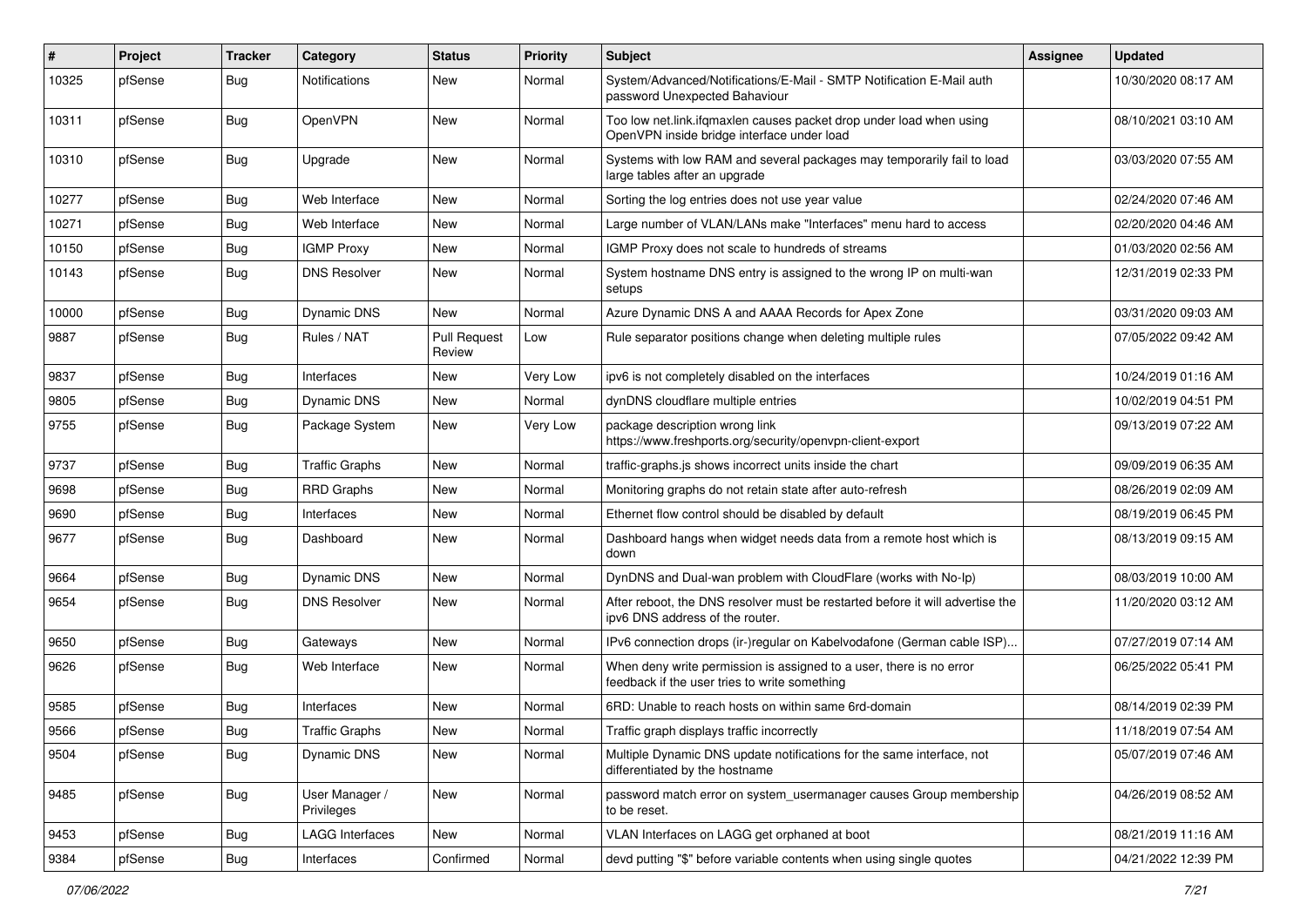| ∦    | Project | <b>Tracker</b> | Category                                 | <b>Status</b> | <b>Priority</b> | Subject                                                                                                                      | <b>Assignee</b> | <b>Updated</b>      |
|------|---------|----------------|------------------------------------------|---------------|-----------------|------------------------------------------------------------------------------------------------------------------------------|-----------------|---------------------|
| 9353 | pfSense | <b>Bug</b>     | Dashboard                                | New           | Low             | PHPSession errors from limited access to dashboard and widgets                                                               |                 | 10/06/2020 09:31 AM |
| 9344 | pfSense | Bug            | Translations                             | New           | Normal          | OpenVPN click NCP Algorithms will always go to DH Parameters<br>website(in Chinese-Taiwan)                                   |                 | 10/21/2021 03:48 AM |
| 9343 | pfSense | <b>Bug</b>     | DHCP (IPv4)                              | New           | Normal          | diag arp.php times out with large DHCPD leases table                                                                         |                 | 08/14/2019 01:19 PM |
| 9338 | pfSense | <b>Bug</b>     | <b>IGMP Proxy</b>                        | New           | Normal          | igmpproxy ignoring downstream vlan interface                                                                                 |                 | 02/22/2019 03:48 AM |
| 9295 | pfSense | <b>Bug</b>     | PPPoE Server                             | New           | Very High       | IPv6 PD does not work with PPPOE (Server & Client)                                                                           |                 | 05/15/2022 10:53 AM |
| 9241 | pfSense | Bug            | Interfaces                               | New           | Normal          | Ethernet link cycles up/down if "auto-negotiate" is explicitly selected in<br>interface configuration                        |                 | 12/31/2018 08:36 PM |
| 9192 | pfSense | <b>Bug</b>     | PPP Interfaces                           | New           | Normal          | PPPoE daemon selects wrong interface                                                                                         |                 | 08/20/2019 10:05 AM |
| 9183 | pfSense | Bug            | LAGG Interfaces                          | New           | Very Low        | OpenVPN Lagg Interface not working after restart or new start                                                                |                 | 08/21/2019 11:17 AM |
| 9179 | pfSense | Bug            | <b>NAT Reflection</b>                    | New           | Normal          | NAT reflection fix implemented for #8604 is causing WebUI and XMLRPC<br>to fail on slave                                     |                 | 03/27/2020 08:01 PM |
| 9167 | pfSense | Bug            | Rules / NAT                              | <b>New</b>    | Normal          | Some Important ICMPv6 Traffic Not Allowed by Default Rules                                                                   |                 | 08/14/2019 01:00 PM |
| 9149 | pfSense | <b>Bug</b>     | Package System                           | New           | Low             | Continued issues with /tmp and /var in RAM on 2.4                                                                            |                 | 11/24/2018 11:56 AM |
| 9140 | pfSense | <b>Bug</b>     | Logging                                  | New           | Very Low        | Unexpected rule can be displayed when looking up filter log entry with<br>multiple matching rules                            |                 | 08/19/2019 02:56 PM |
| 9136 | pfSense | Bug            | DHCP (IPv6)                              | New           | High            | IPv6 Tracking Interfaces Lose IPv6 Address in Certain Cases                                                                  |                 | 04/21/2022 12:39 PM |
| 9101 | pfSense | Bug            | <b>Traffic Graphs</b>                    | New           | Normal          | Traffic Graphs/Dashboard Slows Downloads Being Performed by the<br>Same Firefox Browser                                      |                 | 08/21/2019 09:18 AM |
| 9094 | pfSense | Bug            | Hardware / Drivers                       | Assigned      | Normal          | MBT console settings are not forced to video console                                                                         |                 | 11/07/2018 10:23 AM |
| 9087 | pfSense | Bug            | <b>Traffic Graphs</b>                    | New           | Normal          | Traffic Graph Widget Legend Not Updating                                                                                     |                 | 08/14/2019 12:38 PM |
| 9037 | pfSense | <b>Bug</b>     | <b>DNS Resolver</b>                      | New           | Normal          | Unbound not logging to syslog after reboot                                                                                   |                 | 10/12/2018 05:09 AM |
| 9035 | pfSense | <b>Bug</b>     | Rules / NAT                              | New           | Normal          | Inactive Interfaces are Hidden in Firewall Rules                                                                             |                 | 08/14/2019 12:39 PM |
| 9024 | pfSense | Bug            | <b>Traffic Shaper</b><br>(Limiters)      | Feedback      | Normal          | Ping packet loss under load when using limiters                                                                              |                 | 05/12/2022 11:55 AM |
| 8963 | pfSense | Bug            | <b>Traffic Shaper</b><br>(Limiters)      | New           | Normal          | 2.4.4 Limiters don't work after CARP fail-over                                                                               |                 | 12/10/2018 06:40 AM |
| 8882 | pfSense | Bug            | Interfaces                               | Incomplete    | Normal          | Interface assignments lost on reboot                                                                                         |                 | 02/17/2022 02:24 PM |
| 8846 | pfSense | <b>Bug</b>     | Gateways                                 | New           | Low             | Misleading gateway error message adding/editing static routes using a<br>disabled interface                                  |                 | 08/21/2019 11:29 AM |
| 8831 | pfSense | Bug            | IPv6 Router<br>Advertisements<br>(RADVD) | New           | Very High       | Radvd causes latency spikes                                                                                                  |                 | 04/19/2021 04:51 AM |
| 8820 | pfSense | Bug            | Rules / NAT                              | New           | Low             | System/Advanced/Misc - "Do not kill connections when schedule expires"<br>UN-checked still leaves existing connections open. |                 | 07/28/2020 10:59 AM |
| 8804 | pfSense | <b>Bug</b>     | <b>PPP</b> Interfaces                    | New           | Normal          | Netgate SG-1000 PPPoE Keepalives not prioritized, internet drops                                                             |                 | 08/20/2019 10:06 AM |
| 8770 | pfSense | Bug            | Interfaces                               | New           | Normal          | QinQ interfaces always show as active                                                                                        |                 | 02/01/2020 09:47 AM |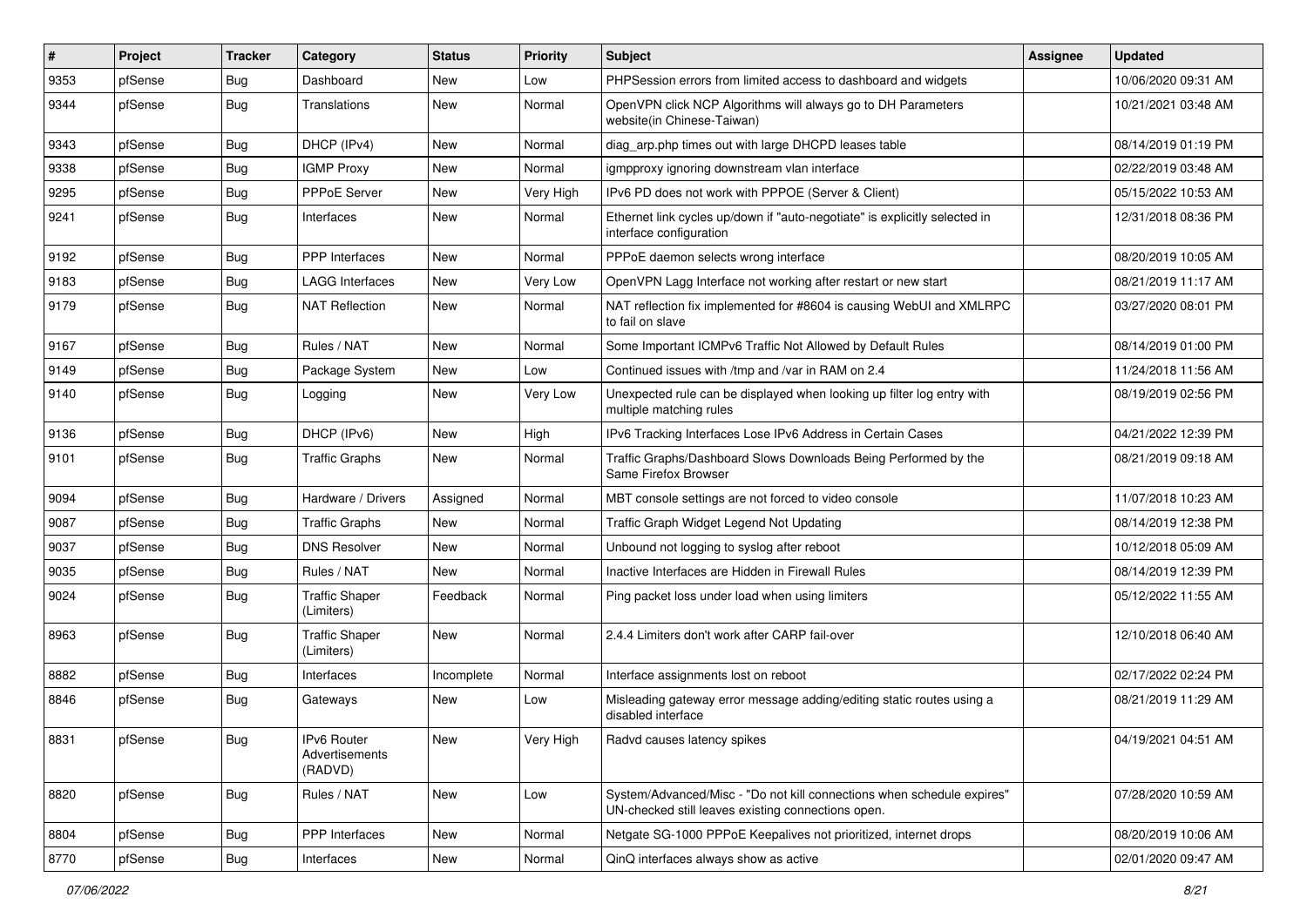| #    | <b>Project</b> | <b>Tracker</b> | Category                        | <b>Status</b> | <b>Priority</b> | <b>Subject</b>                                                                                                          | <b>Assignee</b> | <b>Updated</b>      |
|------|----------------|----------------|---------------------------------|---------------|-----------------|-------------------------------------------------------------------------------------------------------------------------|-----------------|---------------------|
| 8711 | pfSense        | Bug            | <b>IGMP Proxy</b>               | <b>New</b>    | Normal          | igmpproxy with PPPoE Interfaces                                                                                         |                 | 07/28/2018 09:21 AM |
| 8686 | pfSense        | <b>Bug</b>     | <b>IPsec</b>                    | New           | Normal          | IPsec VTI: Assigned interface firewall rules are never parsed                                                           |                 | 02/10/2021 12:15 PM |
| 8614 | pfSense        | Bug            | DHCP (IPv4)                     | <b>New</b>    | Normal          | Cannot remove Additional BOOTP/DHCP Options                                                                             |                 | 08/21/2019 09:15 AM |
| 8576 | pfSense        | <b>Bug</b>     | Rules / NAT                     | Feedback      | Low             | pfSense stops passing traffic after some time when using Outbound NAT<br>pool w/ Sticky Address                         |                 | 10/28/2021 01:47 PM |
| 8570 | pfSense        | Bug            | <b>XML Parser</b>               | New           | Normal          | Empty (dn)shaper config gets populated with newline                                                                     |                 | 08/20/2019 02:45 PM |
| 8567 | pfSense        | <b>Bug</b>     | CARP                            | New           | Normal          | Using IPv6 VIP alias for services may affect CARP IPv6 VIP work                                                         |                 | 06/12/2018 01:26 PM |
| 8566 | pfSense        | Bug            | CARP                            | New           | Normal          | Wrong IPv6 source in NS request in case using of IPv6 alias                                                             |                 | 06/12/2018 01:26 PM |
| 8526 | pfSense        | Bug            | Interfaces                      | New           | Normal          | DHCP client ignores server replies when 802.1g tagging is used                                                          |                 | 08/14/2019 10:52 AM |
| 8512 | pfSense        | Bug            | <b>PPP</b> Interfaces           | <b>New</b>    | Normal          | PPPoE reconnect fails after interface flap                                                                              |                 | 08/20/2019 10:06 AM |
| 8502 | pfSense        | <b>Bug</b>     | Web Interface                   | Confirmed     | Low             | main (top) menu items do not drop down in some cases                                                                    |                 | 07/06/2020 02:39 PM |
| 8500 | pfSense        | <b>Bug</b>     | <b>Dynamic DNS</b>              | <b>New</b>    | Low             | Incorrect categorization of status/info messages from phpDynDNS                                                         |                 | 08/16/2019 12:50 PM |
| 8464 | pfSense        | <b>Bug</b>     | <b>Wireless</b>                 | <b>New</b>    | <b>Very Low</b> | Wireless USB card does not connect to WiFi automatically after reboot/halt                                              |                 | 06/19/2020 03:44 AM |
| 8435 | pfSense        | <b>Bug</b>     | Interfaces                      | New           | Normal          | DHCPv6 unusable in certain circumstances (US AT&T Fiber, etc.)                                                          |                 | 08/14/2019 10:52 AM |
| 8432 | pfSense        | <b>Bug</b>     | <b>Dynamic DNS</b>              | <b>New</b>    | Normal          | Dynamic DNS Client gives an error that it can't find IPv6 address when<br>WAN interface is a LAGG                       |                 | 09/17/2020 05:23 AM |
| 8419 | pfSense        | Bug            | Web Interface                   | <b>New</b>    | Normal          | webgui, when menubar is fixed to the top of the screen, the last items of<br>long menus cannot be seen/used.            |                 | 07/19/2018 03:10 PM |
| 8406 | pfSense        | Bug            | <b>Dynamic DNS</b>              | New           | Normal          | DDNS IPV6 Cloudflare Client does not detect PPOE address                                                                |                 | 03/31/2018 11:56 AM |
| 8401 | pfSense        | Bug            | Installer                       | New           | Normal          | Issues related to keys representing alphabetic characters specific to<br>Scandinavian languages and to some other keys. |                 | 03/30/2018 11:06 AM |
| 8343 | pfSense        | Bug            | Gateways                        | <b>New</b>    | Normal          | Gateway Routes (Default Routes) not removed in Kernel when removed<br>from GUI                                          |                 | 05/14/2020 01:22 AM |
| 8335 | pfSense        | Bug            | <b>LAGG Interfaces</b>          | New           | Normal          | System hang with LACP downlink to UniFi switch                                                                          |                 | 08/21/2019 11:18 AM |
| 8325 | pfSense        | <b>Bug</b>     | UPnP/NAT-PMP                    | <b>New</b>    | Normal          | UPnP not available for pppoe-Clients                                                                                    |                 | 11/15/2020 10:33 AM |
| 8313 | pfSense        | Bug            | <b>Notifications</b>            | <b>New</b>    | Normal          | STARTTLS auto detection not working                                                                                     |                 | 04/21/2022 12:39 PM |
| 8285 | pfSense        | Bug            | Web Interface                   | <b>New</b>    | Normal          | Actions on stale data may result in catastrophic results                                                                |                 | 01/16/2018 08:08 PM |
| 8263 | pfSense        | <b>Bug</b>     | <b>Traffic Shaper</b><br>(ALTQ) | <b>New</b>    | Normal          | Cannot create a nonlinear `Link Share` service curve because of: "the sum<br>of the child bandwidth higher than parent" |                 | 11/05/2020 07:31 AM |
| 8233 | pfSense        | Bug            | <b>NAT Reflection</b>           | New           | Very Low        | NAT reflection back to originating host broken when using FQDN-based IP<br>aliases                                      |                 | 08/21/2019 10:53 AM |
| 8207 | pfSense        | Bug            | <b>Operating System</b>         | <b>New</b>    | Normal          | 2.4 cannot boot as a Xen VM with more than 7 NICs                                                                       |                 | 06/25/2022 05:42 PM |
| 8177 | pfSense        | <b>Bug</b>     | Package System                  | New           | Normal          | '/xsl/package.xsl" is referenced in package XML files but not on the<br>firewall                                        |                 | 08/14/2019 09:56 AM |
| 8176 | pfSense        | Bug            | Package System                  | <b>New</b>    | Normal          | ./schema/packages.dtd -- referenced in *xml, but missing?                                                               |                 | 12/09/2017 06:52 PM |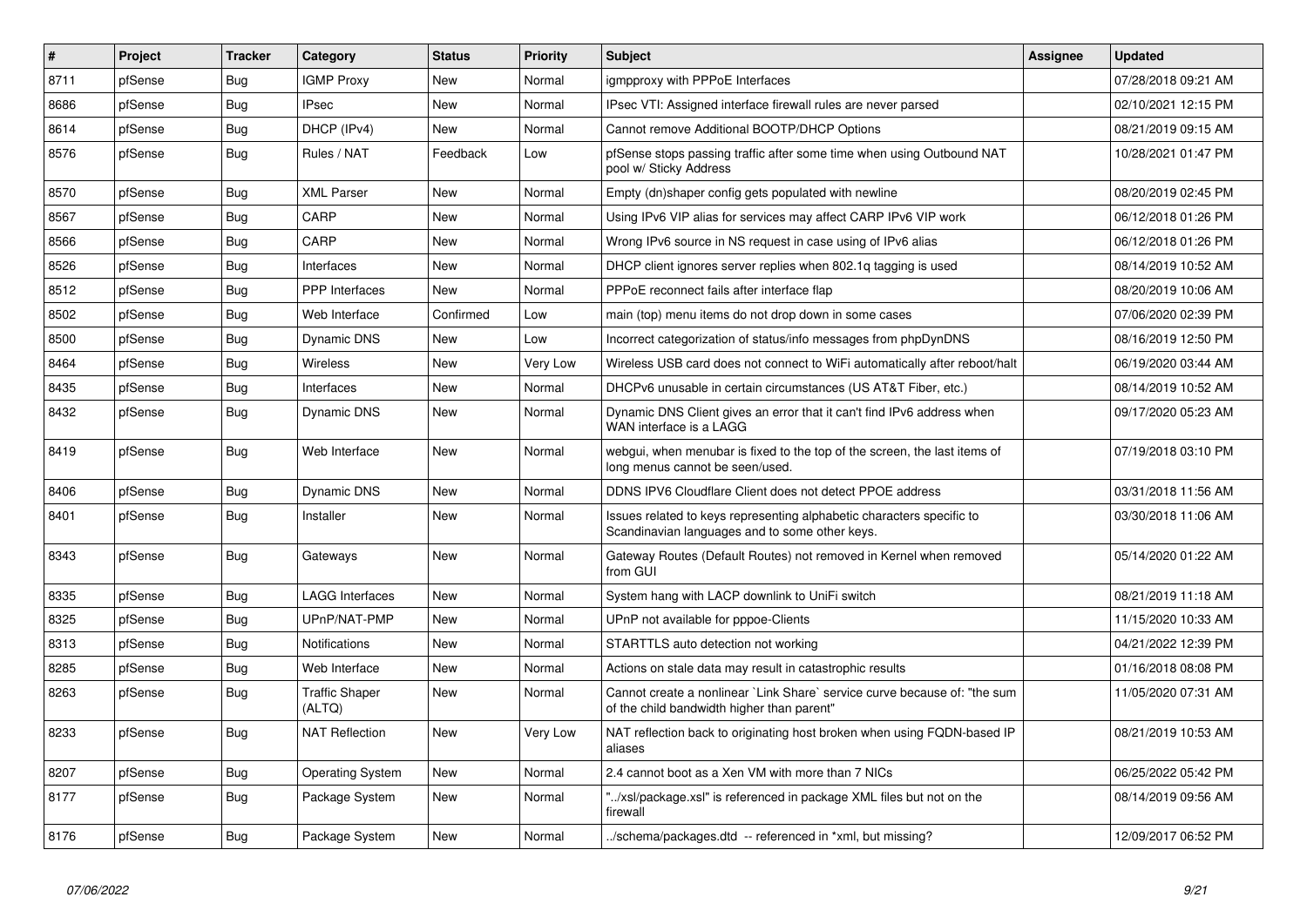| #    | Project | <b>Tracker</b> | Category                        | <b>Status</b> | <b>Priority</b> | <b>Subject</b>                                                                                                                                                                | <b>Assignee</b> | <b>Updated</b>      |
|------|---------|----------------|---------------------------------|---------------|-----------------|-------------------------------------------------------------------------------------------------------------------------------------------------------------------------------|-----------------|---------------------|
| 8158 | pfSense | <b>Bug</b>     | Interfaces                      | <b>New</b>    | High            | IPv6 Track Interface issue with more than one WAN-Gateway and a<br>number of internal interfaces at least track interface from one interface<br>does not work on regular base |                 | 12/03/2017 09:00 AM |
| 8157 | pfSense | Bug            | Dashboard                       | New           | Very Low        | Traffic Graph clutter from time to time                                                                                                                                       |                 | 12/03/2017 06:40 AM |
| 8130 | pfSense | Bug            | <b>Traffic Graphs</b>           | New           | Normal          | Status - Monitoring - Area chart displays traffic data differently than Line or<br>Bar charts                                                                                 |                 | 11/26/2017 01:40 PM |
| 8122 | pfSense | Bug            | OpenVPN                         | <b>New</b>    | Normal          | openvpn client is unable to use OTP (temporary) passwords                                                                                                                     |                 | 04/16/2018 09:28 AM |
| 8113 | pfSense | <b>Bug</b>     | Interfaces                      | New           | Normal          | MTU setting on bridge, openvpn clients ignored                                                                                                                                |                 | 12/31/2021 05:55 PM |
| 8095 | pfSense | Bug            | Translations                    | <b>New</b>    | Normal          | Unescaped simple quotes break JavaScript features when the French<br>translation is enabled                                                                                   |                 | 08/21/2019 09:06 AM |
| 8089 | pfSense | <b>Bug</b>     | Interfaces                      | <b>New</b>    | High            | VLAN page breaks after config restore to new hardware.                                                                                                                        |                 | 11/21/2017 01:38 PM |
| 8087 | pfSense | Bug            | Authentication                  | <b>New</b>    | Normal          | Provide Calling-Station-ID to RADIUS backed VPN connections                                                                                                                   |                 | 06/06/2020 05:36 AM |
| 8076 | pfSense | Bug            | Backup / Restore                | New           | Normal          | User can easily apply an unusable interface configuration after restore                                                                                                       |                 | 08/14/2019 10:52 AM |
| 8073 | pfSense | Bug            | <b>IPsec</b>                    | New           | Normal          | Traffic inexplicably not going through IPSEC despite (in theory) matching<br><b>SPs</b>                                                                                       |                 | 11/09/2017 02:51 AM |
| 8066 | pfSense | Bug            | Routing                         | New           | Normal          | Static routes not applied when they go out a interface using carp                                                                                                             |                 | 11/08/2017 02:04 AM |
| 8050 | pfSense | <b>Bug</b>     | Interfaces                      | New           | High            | Enabling bridge while interfaces have link freezes console                                                                                                                    |                 | 11/03/2017 04:38 PM |
| 8004 | pfSense | Bug            | <b>NAT Reflection</b>           | New           | Normal          | Error notice for a deleted NAT that had a RULE or an existing NAT which<br>is claimed to have no NAT port                                                                     |                 | 10/24/2017 06:39 PM |
| 7986 | pfSense | Bug            | Wireless                        | New           | Normal          | WLAN card no longer properly initialized under 2.4.0                                                                                                                          |                 | 06/19/2020 08:08 AM |
| 7977 | pfSense | Bug            | Translations                    | New           | Normal          | English text shown in stead of translated text (Routing - Gateway groups -<br>edit)                                                                                           |                 | 08/21/2019 11:28 AM |
| 7964 | pfSense | Bug            | Multi-WAN                       | New           | Normal          | Restart openvpn on gateway switching                                                                                                                                          |                 | 08/19/2019 12:35 PM |
| 7943 | pfSense | <b>Bug</b>     | Web Interface                   | <b>New</b>    | Normal          | CSS Overflow Fix for Drop Down Menus in webConfigurator                                                                                                                       |                 | 11/21/2020 02:54 PM |
| 7899 | pfSense | <b>Bug</b>     | <b>Traffic Shaper</b><br>(ALTQ) | <b>New</b>    | Normal          | a floating 'match' rule on LAN does not put traffic from a broswer on a<br>clientpc into a shaper queue                                                                       |                 | 09/28/2017 09:16 AM |
| 7863 | pfSense | Bug            | User Manager /<br>Privileges    | <b>New</b>    | Normal          | The "WebCfg - All pages" permission inclueds the "User - System: Shell<br>account access" even though that is not a WebCofg page.                                             |                 | 09/16/2017 05:13 AM |
| 7857 | pfSense | <b>Bug</b>     | Dashboard                       | <b>New</b>    | Very Low        | Interfaces Widget U/I fails to wrap IPV6 addresses when the string is too<br>wide for the widget                                                                              |                 | 08/13/2019 09:15 AM |
| 7848 | pfSense | <b>Bug</b>     | Diagnostics                     | New           | Low             | NDP Table Sort by Expiration Error                                                                                                                                            |                 | 08/26/2019 02:56 PM |
| 7821 | pfSense | Bug            | DHCP (IPv6)                     | New           | Normal          | GIF does not support broadcast                                                                                                                                                |                 | 08/29/2017 10:50 AM |
| 7788 | pfSense | Bug            | Dashboard                       | New           | Low             | Irregular updating of widgets like cpu/uptime on system widget.                                                                                                               |                 | 08/21/2019 09:03 AM |
| 7779 | pfSense | Bug            | <b>OpenVPN</b>                  | <b>New</b>    | Normal          | Traffic crossing a site-to-site OpenVPN tunnel fails to fragment.                                                                                                             |                 | 06/02/2021 08:26 AM |
| 7757 | pfSense | Bug            | Backup / Restore                | New           | Normal          | Auto Config Backup fails to upload unless Default Gateway is up                                                                                                               |                 | 08/16/2019 12:47 PM |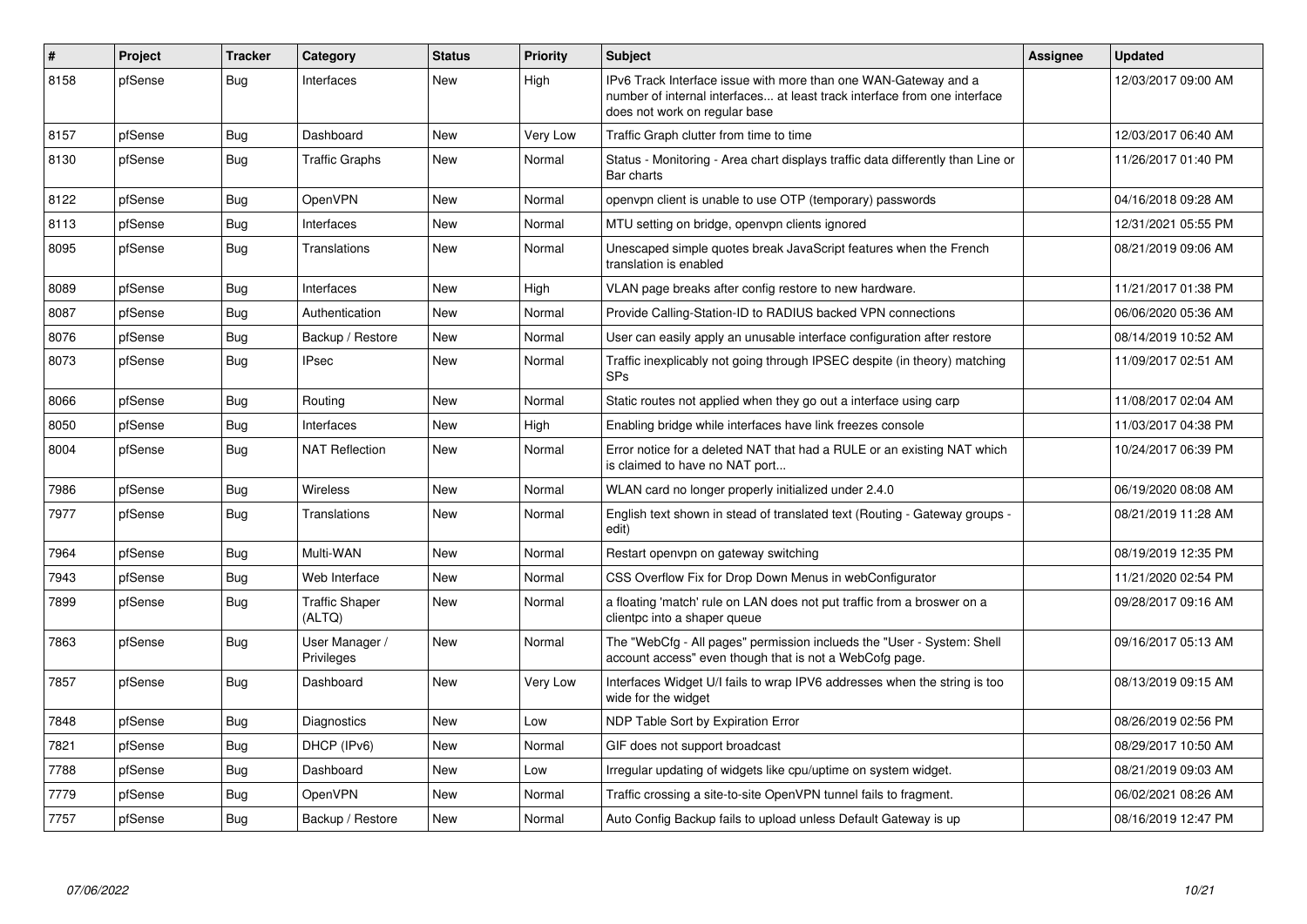| $\vert$ # | Project | <b>Tracker</b> | Category                                        | <b>Status</b> | <b>Priority</b> | <b>Subject</b>                                                                                                                | <b>Assignee</b> | <b>Updated</b>      |
|-----------|---------|----------------|-------------------------------------------------|---------------|-----------------|-------------------------------------------------------------------------------------------------------------------------------|-----------------|---------------------|
| 7737      | pfSense | <b>Bug</b>     | IPv6 Router<br>Advertisements<br>(RADVD)        | New           | Normal          | radvd error message                                                                                                           |                 | 08/13/2019 09:41 AM |
| 7734      | pfSense | <b>Bug</b>     | DHCP (IPv6)                                     | New           | Normal          | Using opton ia pd0 does not renew prefix and prefix get dropped                                                               |                 | 07/31/2017 03:46 AM |
| 7730      | pfSense | <b>Bug</b>     | Interfaces                                      | <b>New</b>    | High            | 2.3.4 1 greX: loop detected when hit save on filter rules or interfaces                                                       |                 | 07/27/2017 08:16 AM |
| 7665      | pfSense | <b>Bug</b>     | Aliases / Tables                                | New           | Normal          | Host range validation for Aliases is not strict enough                                                                        |                 | 08/21/2019 11:01 AM |
| 7648      | pfSense | <b>Bug</b>     | CARP                                            | New           | <b>Very Low</b> | SPAN ports on an interface renders CARP HA inoperative                                                                        |                 | 06/14/2017 09:19 PM |
| 7590      | pfSense | <b>Bug</b>     | Diagnostics                                     | New           | Normal          | diag_edit do not save when nothing to sae (in directory browse view)                                                          |                 | 05/20/2017 05:04 PM |
| 7589      | pfSense | <b>Bug</b>     | <b>Diagnostics</b>                              | New           | Normal          | diag_edit.php old print_info_box                                                                                              |                 | 05/20/2017 05:02 PM |
| 7553      | pfSense | <b>Bug</b>     | <b>Captive Portal</b>                           | Confirmed     | <b>Very Low</b> | Captive portal on a parent interface blocks traffic on VLAN interfaces too                                                    |                 | 08/19/2018 03:15 PM |
| 7551      | pfSense | <b>Bug</b>     | Rules / NAT                                     | New           | Normal          | Dynamic IPsec endpoints not added to rule set after WAN down/up                                                               |                 | 05/16/2017 02:26 PM |
| 7476      | pfSense | Bug            | Logging                                         | New           | Normal          | Dirty buffer used to build log messages?                                                                                      |                 | 04/17/2017 09:51 PM |
| 7430      | pfSense | Bug            | Interfaces                                      | New           | Normal          | pfsense-utils.inc - where_is_ipaddr_configured() should account for<br>loopback interface                                     |                 | 08/13/2019 03:48 PM |
| 7420      | pfSense | <b>Bug</b>     | <b>IPsec</b>                                    | New           | Normal          | ipsec status freezing                                                                                                         |                 | 02/13/2020 09:09 AM |
| 7402      | pfSense | <b>Bug</b>     | Web Interface                                   | New           | Normal          | Inconsistent use of htmlentities validation checks                                                                            |                 | 03/21/2017 08:58 AM |
| 7373      | pfSense | <b>Bug</b>     | Rules / NAT                                     | New           | Normal          | Firewall schedules GUI needs to be redone from scratch                                                                        |                 | 08/21/2019 08:56 AM |
| 7352      | pfSense | <b>Bug</b>     | Routing                                         | New           | Normal          | pfSense IPv6 static route is dumped after a WAN flap                                                                          |                 | 01/20/2022 09:35 AM |
| 7329      | pfSense | <b>Bug</b>     | <b>DNS Forwarder</b>                            | New           | Low             | <b>DHCP Not Updating DNS</b>                                                                                                  |                 | 01/21/2022 09:16 PM |
| 7314      | pfSense | <b>Bug</b>     | <b>RRD Graphs</b>                               | New           | Low             | Discrepancy in ntp monitoring view                                                                                            |                 | 02/24/2017 08:37 PM |
| 7303      | pfSense | <b>Bug</b>     | <b>IPv6 Router</b><br>Advertisements<br>(RADVD) | New           | Normal          | ipv6 connectivity lost on pfSense reboot                                                                                      |                 | 08/20/2019 12:23 PM |
| 7289      | pfSense | <b>Bug</b>     | Certificates                                    | <b>New</b>    | Low             | Generating 4096bit Certificate                                                                                                |                 | 08/14/2019 09:56 AM |
| 7286      | pfSense | <b>Bug</b>     | OpenVPN                                         | Incomplete    | Normal          | OpenVPN client is unreliable when you have multiple tunnels                                                                   |                 | 08/19/2019 03:28 PM |
| 7238      | pfSense | Bug            | Web Interface                                   | <b>New</b>    | Normal          | Menu layout broken when using "Hostname in Menu" with long hostnames                                                          |                 | 02/21/2017 07:01 AM |
| 7195      | pfSense | Bug            | Package System                                  | New           | Normal          | pkg_edit.php - < checkenable fields > tag has no effect on fields other than<br>checkbox/input                                |                 | 08/21/2019 09:15 AM |
| 7172      | pfSense | <b>Bug</b>     | DHCP (IPv4)                                     | New           | Normal          | Sorting by hostname in Services > DHCP Server > LAN should be<br>"natural" (alphanumeric friendly)                            |                 | 08/20/2019 03:47 PM |
| 7152      | pfSense | Bug            | <b>DNS Resolver</b>                             | New           | Normal          | Unbound / DNS Resolver issue if "Register DHCP static mappings in the<br>DNS Resolver" set before wildcard DNS custom options |                 | 12/18/2021 04:59 PM |
| 7138      | pfSense | <b>Bug</b>     | DHCP (IPv6)                                     | Assigned      | Normal          | Pfsense wide dhcpv6 client doesn't recognise ifid statement                                                                   |                 | 04/21/2022 12:39 PM |
| 7113      | pfSense | <b>Bug</b>     | Dashboard                                       | New           | Normal          | Interface name in Traffic Graphs                                                                                              |                 | 12/31/2021 05:40 PM |
| 7096      | pfSense | <b>Bug</b>     | <b>DNS Resolver</b>                             | Feedback      | Normal          | Unbound fails to start on boot if specific network devices are configured in<br>the "Network Interfaces"                      |                 | 11/22/2021 08:59 AM |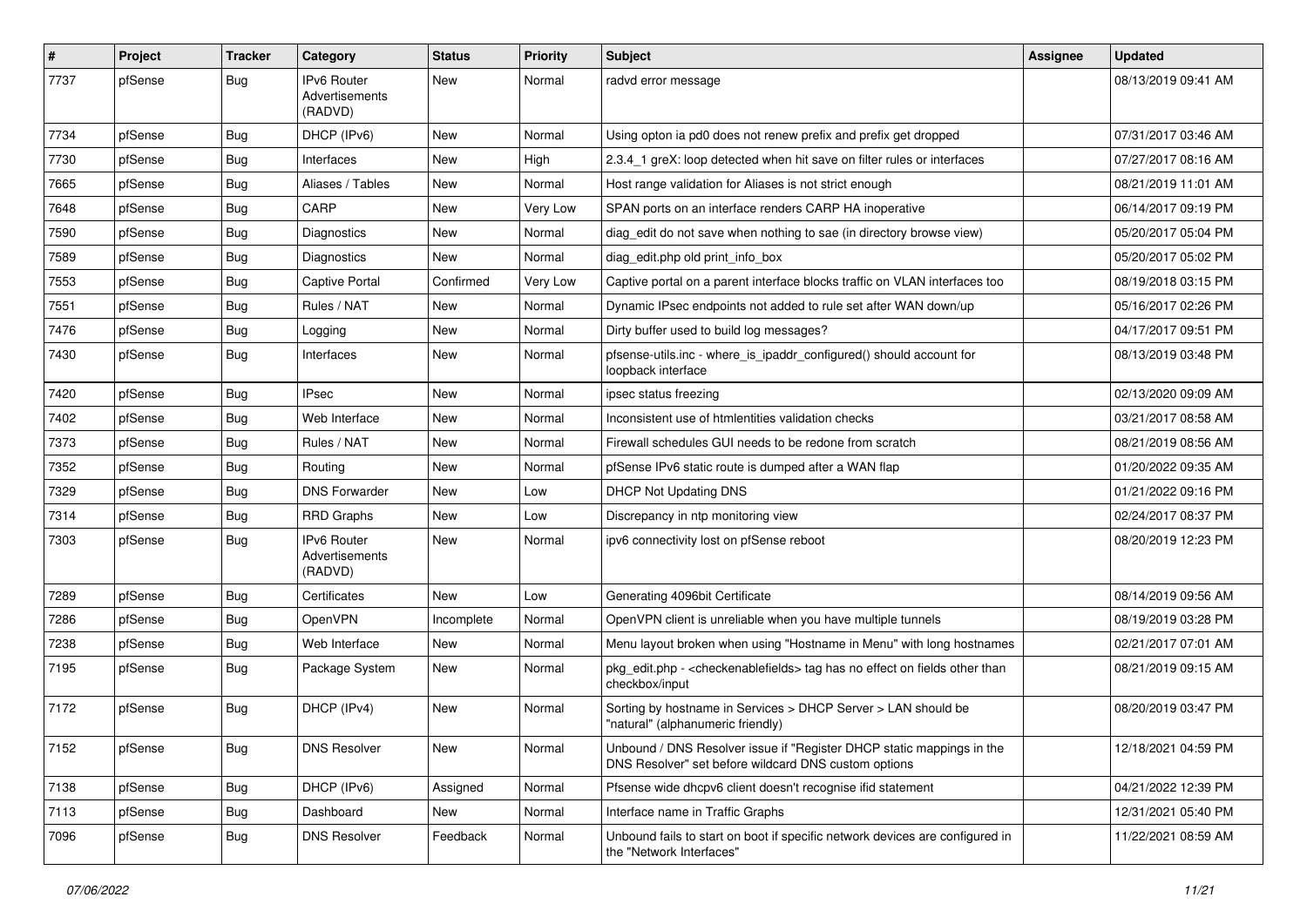| $\vert$ # | Project | <b>Tracker</b>   | Category                                        | <b>Status</b> | <b>Priority</b> | Subject                                                                                                                                             | Assignee | <b>Updated</b>      |
|-----------|---------|------------------|-------------------------------------------------|---------------|-----------------|-----------------------------------------------------------------------------------------------------------------------------------------------------|----------|---------------------|
| 7082      | pfSense | <b>Bug</b>       | Package System                                  | New           | Normal          | pkg edit.php - impossible to use default value with rowhelperfield                                                                                  |          | 08/21/2019 09:15 AM |
| 7040      | pfSense | Bug              | Interfaces                                      | <b>New</b>    | Normal          | Issue when disabling an interface                                                                                                                   |          | 12/26/2016 02:56 AM |
| 6977      | pfSense | Bug              | Interfaces                                      | New           | Normal          | VLAN traffic is erroneously counted as underlying iface (untagged) traffic                                                                          |          | 08/13/2019 02:56 PM |
| 6926      | pfSense | <b>Bug</b>       | UPnP/NAT-PMP                                    | New           | Normal          | Miniupnp advertising expired IPv6 address                                                                                                           |          | 01/15/2022 08:29 PM |
| 6823      | pfSense | Bug              | Interfaces                                      | <b>New</b>    | Normal          | No connectivity after changing link state to UP                                                                                                     |          | 04/21/2022 12:39 PM |
| 6803      | pfSense | <b>Bug</b>       | Web Interface                                   | New           | Normal          | CSRF timeout occurs when it (probably) shouldn't                                                                                                    |          | 11/03/2016 09:43 PM |
| 6799      | pfSense | Bug              | Rules / NAT                                     | New           | Normal          | Using NOT (!) with interface subnet macros results unexpected traffic<br>passing when multiple subnets are included in the macro (i.e. VIP subnets) |          | 02/07/2022 02:18 PM |
| 6691      | pfSense | Bug              | DHCP (IPv6)                                     | <b>New</b>    | Normal          | dhcp6c quits after only two tries if no response was received                                                                                       |          | 12/07/2020 04:25 PM |
| 6668      | pfSense | Bug              | <b>IPsec</b>                                    | Feedback      | Normal          | IPSec tunnel + L2TP/IPSec VPN - wrong PSK chosen by pfSense                                                                                         |          | 09/21/2019 02:07 AM |
| 6627      | pfSense | <b>Bug</b>       | Rules / NAT                                     | New           | Normal          | floating tab match rules ignore quick action so should be removed                                                                                   |          | 07/18/2016 02:15 PM |
| 6614      | pfSense | <b>Bug</b>       | Web Interface                                   | Confirmed     | Normal          | Dashboard high CPU usage                                                                                                                            |          | 07/14/2016 03:04 PM |
| 6605      | pfSense | Bug              | Interfaces                                      | Confirmed     | Normal          | rc.linkup logic issues with actions taken                                                                                                           |          | 07/12/2016 07:46 PM |
| 6580      | pfSense | Bug              | <b>Operating System</b>                         | Confirmed     | Normal          | Bridge with down member interface sends ICMP unreachables where it<br>shouldn't                                                                     |          | 07/05/2016 05:40 PM |
| 6541      | pfSense | Bug              | IPv6 Router<br>Advertisements<br>(RADVD)        | <b>New</b>    | Normal          | IPv6 RAs always include on-link prefix; clients may not use DHCPv6<br>managed addresses                                                             |          | 08/13/2019 03:23 PM |
| 6517      | pfSense | <b>Bug</b>       | <b>IPsec</b>                                    | Confirmed     | Normal          | Adding mobile IPsec phase 2 entries requires restart of strongswan                                                                                  |          | 06/21/2016 11:04 PM |
| 6493      | pfSense | Bug              | Web Interface                                   | Confirmed     | Normal          | Dynamic DNS clients slow page load                                                                                                                  |          | 06/17/2016 03:43 AM |
| 6481      | pfSense | Bug              | IPsec                                           | <b>New</b>    | Normal          | loading EAP_RADIUS method failed                                                                                                                    |          | 03/24/2020 04:25 PM |
| 6430      | pfSense | Bug              | <b>DNS Resolver</b>                             | Confirmed     | Low             | pfsense should sanity-check hostnames when copying from dhcpd.leases<br>to /etc/hosts                                                               |          | 08/13/2019 01:23 PM |
| 6398      | pfSense | Bug              | Configuration<br>Backend                        | <b>New</b>    | Normal          | If config cannot be loaded due to corruption or bug, it isn't handled<br>gracefully (just stops)                                                    |          | 08/13/2019 01:23 PM |
| 6386      | pfSense | Bug              | <b>IPv6 Router</b><br>Advertisements<br>(RADVD) | <b>New</b>    | Low             | Switching Router Advertisements to disabled should broadcast IP Removal<br>messages                                                                 |          | 05/22/2016 10:44 PM |
| 6370      | pfSense | <b>Bug</b>       | <b>IPsec</b>                                    | Confirmed     | Normal          | IPSEC bound to WAN gateway group and Dynamic DNS doesn't to fail<br>back tunnel to WAN on DDNS update                                               |          | 08/31/2021 07:38 AM |
| 6362      | pfSense | Bug              | DHCP (IPv4)                                     | Confirmed     | Normal          | DHCP Client ID not used                                                                                                                             |          | 07/09/2021 06:30 AM |
| 6361      | pfSense | Bug              | Web Interface                                   | New           | Low             | Responsive Mobile Menu issue                                                                                                                        |          | 05/16/2016 12:09 PM |
| 6321      | pfSense | <b>Bug</b>       | L <sub>2</sub> TP                               | New           | Normal          | Problem with connecting I2tp over ipsec from android and windows                                                                                    |          | 11/13/2020 11:01 AM |
| 6289      | pfSense | Bug              | Interfaces                                      | New           | Normal          | IPv6 address not given to track6 interfaces on create                                                                                               |          | 12/30/2021 04:17 AM |
| 6255      | pfSense | <b>Bug</b>       | PPP Interfaces                                  | Confirmed     | Low             | PPP Country/Provider/Plan configuration not saved                                                                                                   |          | 04/25/2016 07:15 PM |
| 6186      | pfSense | <sub>i</sub> Bug | Services                                        | New           | Normal          | race conditions in service startup                                                                                                                  |          | 04/21/2022 12:39 PM |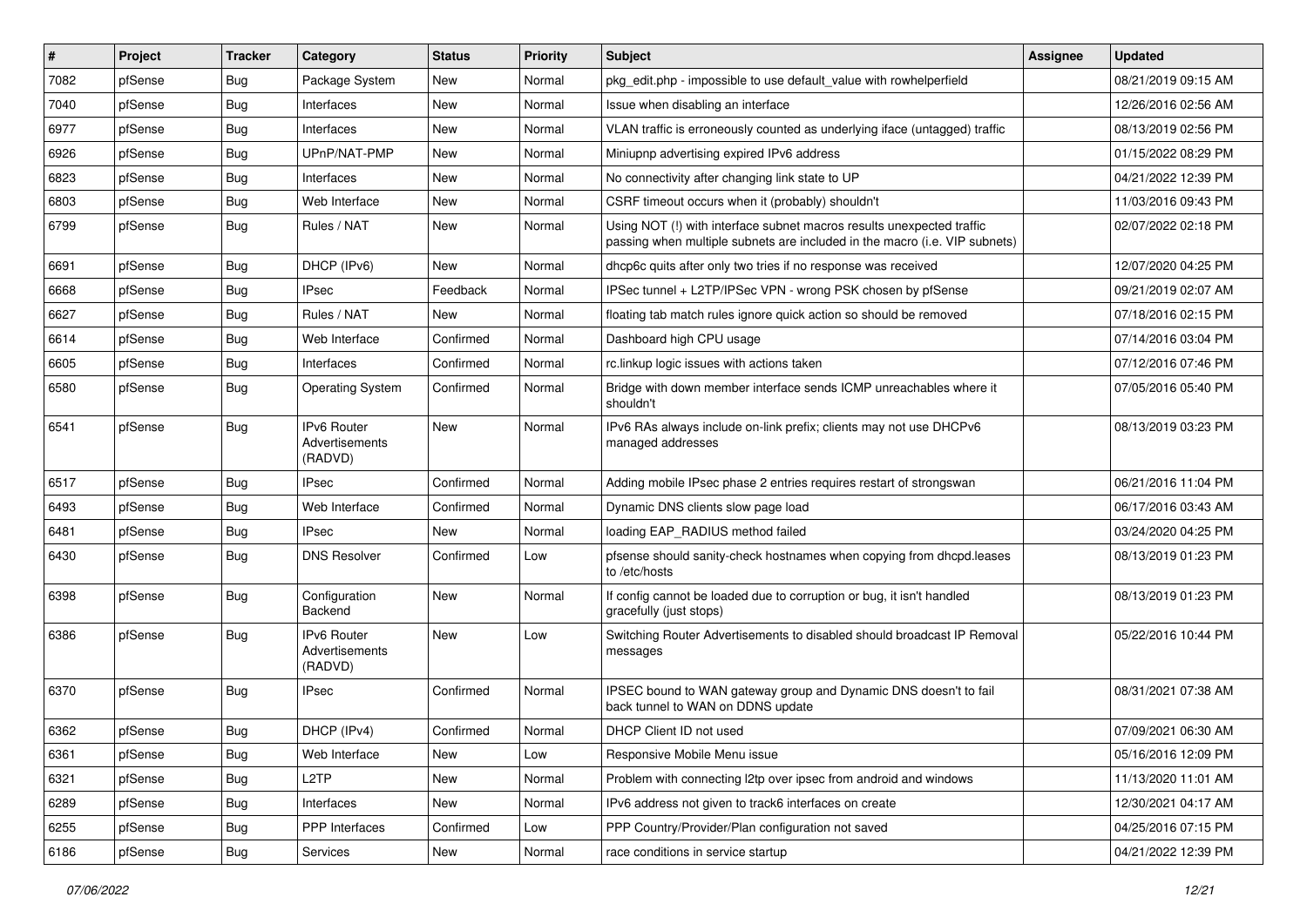| $\vert$ # | Project | <b>Tracker</b> | Category                        | <b>Status</b> | <b>Priority</b> | Subject                                                                                                         | <b>Assignee</b> | <b>Updated</b>      |
|-----------|---------|----------------|---------------------------------|---------------|-----------------|-----------------------------------------------------------------------------------------------------------------|-----------------|---------------------|
| 6055      | pfSense | <b>Bug</b>     | Package System                  | Confirmed     | Low             | Menu items may remain from packages no longer installed                                                         |                 | 06/18/2021 08:46 PM |
| 6051      | pfSense | <b>Bug</b>     | DHCP (IPv6)                     | New           | Normal          | DHCPv6 Client Failure for additional WAN Address causes<br>2-seconds-service-restart-loop                       |                 | 12/03/2020 01:08 AM |
| 6029      | pfSense | Bug            | <b>XML Parser</b>               | New           | Normal          | Unhelpful error messages in xmlparse*.inc and generally                                                         |                 | 08/13/2019 12:52 PM |
| 6011      | pfSense | <b>Bug</b>     | Web Interface                   | Confirmed     | Low             | IPv6 link local fails HTTP REFERER check                                                                        |                 | 09/04/2016 09:57 AM |
| 5887      | pfSense | <b>Bug</b>     | Interfaces                      | Confirmed     | Normal          | hardware_offloading_applyflags sets/unsets most values when already set<br>correctly                            |                 | 07/06/2016 03:31 PM |
| 5849      | pfSense | <b>Bug</b>     | CARP                            | <b>New</b>    | Normal          | Routing fail on CARP IPsec                                                                                      |                 | 12/18/2021 04:41 PM |
| 5791      | pfSense | Bug            | Rules / NAT                     | Confirmed     | Normal          | tftp-proxy functionality is easilly broken by unrelated rules                                                   |                 | 07/10/2016 12:24 AM |
| 5786      | pfSense | <b>Bug</b>     | Web Interface                   | New           | Normal          | Check WebConfigurator port for conflicts                                                                        |                 | 04/21/2022 12:39 PM |
| 5658      | pfSense | <b>Bug</b>     | <b>Captive Portal</b>           | Confirmed     | Low             | Files with the same name cannot be uploaded to multiple captive portal<br>zones                                 |                 | 12/18/2015 07:19 PM |
| 5652      | pfSense | Bug            | Authentication                  | <b>New</b>    | Normal          | Radius IETF Class Group Assignment - Incorrect Standard                                                         |                 | 08/13/2019 01:39 PM |
| 5629      | pfSense | <b>Bug</b>     | <b>IPsec</b>                    | New           | Normal          | Allow for IPsec configuration using certs without a CA                                                          |                 | 12/31/2021 05:21 PM |
| 5469      | pfSense | Bug            | Package System                  | Confirmed     | Low             | package.dtd XSD schema is a piece of pathetic, useless, unmaintained<br>junk                                    |                 | 11/22/2015 06:26 AM |
| 5413      | pfSense | Bug            | <b>DNS Resolver</b>             | Confirmed     | High            | Incorrect Handling of Unbound Resolver [service restarts, cache loss, DNS<br>service interruption]              |                 | 07/05/2022 03:26 AM |
| 5355      | pfSense | <b>Bug</b>     | <b>IPsec</b>                    | New           | High            | on Dynamic WAN IP (DHCP Client) it takes 10 minutes before Phase1<br>reconnects                                 |                 | 07/08/2016 10:29 PM |
| 5306      | pfSense | Bug            | Package System                  | <b>New</b>    | Normal          | textarea fields should have linebreaks sanitized automatically on save                                          |                 | 03/03/2017 04:15 AM |
| 5253      | pfSense | <b>Bug</b>     | <b>PPP</b> Interfaces           | New           | Normal          | 3gstats.php 100% CPU                                                                                            |                 | 01/08/2022 05:02 PM |
| 5091      | pfSense | <b>Bug</b>     | Rules / NAT                     | Confirmed     | Very Low        | In rule creation destination ports fields (from and to) are too small to read<br>ports aliases names            |                 | 01/07/2020 07:48 AM |
| 5075      | pfSense | <b>Bug</b>     | Rules / NAT                     | Confirmed     | Normal          | pf errors that don't return a line number on first line don't file notice                                       |                 | 09/01/2015 06:42 PM |
| 4845      | pfSense | <b>Bug</b>     | CARP                            | Confirmed     | High            | CARP preemption doesn't switch to backup where connectivity between<br>systems is lost but not NIC link         |                 | 07/28/2015 07:55 AM |
| 4740      | pfSense | Bug            | Wireless                        | New           | Normal          | Intel wireless kernel panic in infrastructure mode with WPA                                                     |                 | 11/13/2020 08:38 AM |
| 4680      | pfSense | <b>Bug</b>     | <b>DHCP Relay</b>               | New           | Normal          | DHCP relay does not work with DHCP server on other end of OpenVPN<br>tunnel                                     |                 | 05/05/2015 06:55 PM |
| 4604      | pfSense | Bug            | <b>NTPD</b>                     | New           | Normal          | NTP time server entries may or may not work, depending upon interfaces<br>selected when configuring NTP service |                 | 12/11/2021 07:59 PM |
| 4500      | pfSense | <b>Bug</b>     | UPnP/NAT-PMP                    | Confirmed     | Normal          | Some miniupnp port mappings are not displayed in the Status page                                                |                 | 04/25/2022 12:49 PM |
| 4474      | pfSense | <b>Bug</b>     | Package System                  | Confirmed     | Normal          | IP address change triggers reload of all packages                                                               |                 | 02/13/2017 07:21 AM |
| 4467      | pfSense | <b>Bug</b>     | <b>Traffic Shaper</b><br>(ALTQ) | New           | Normal          | Traffic Graphs shows wrong throughput when traffic shaping enabled                                              |                 | 02/23/2015 05:31 PM |
| 4428      | pfSense | <b>Bug</b>     | Interfaces                      | Confirmed     | Normal          | Setting media option on em(4) leads to infinite link cycling                                                    |                 | 07/06/2016 12:45 AM |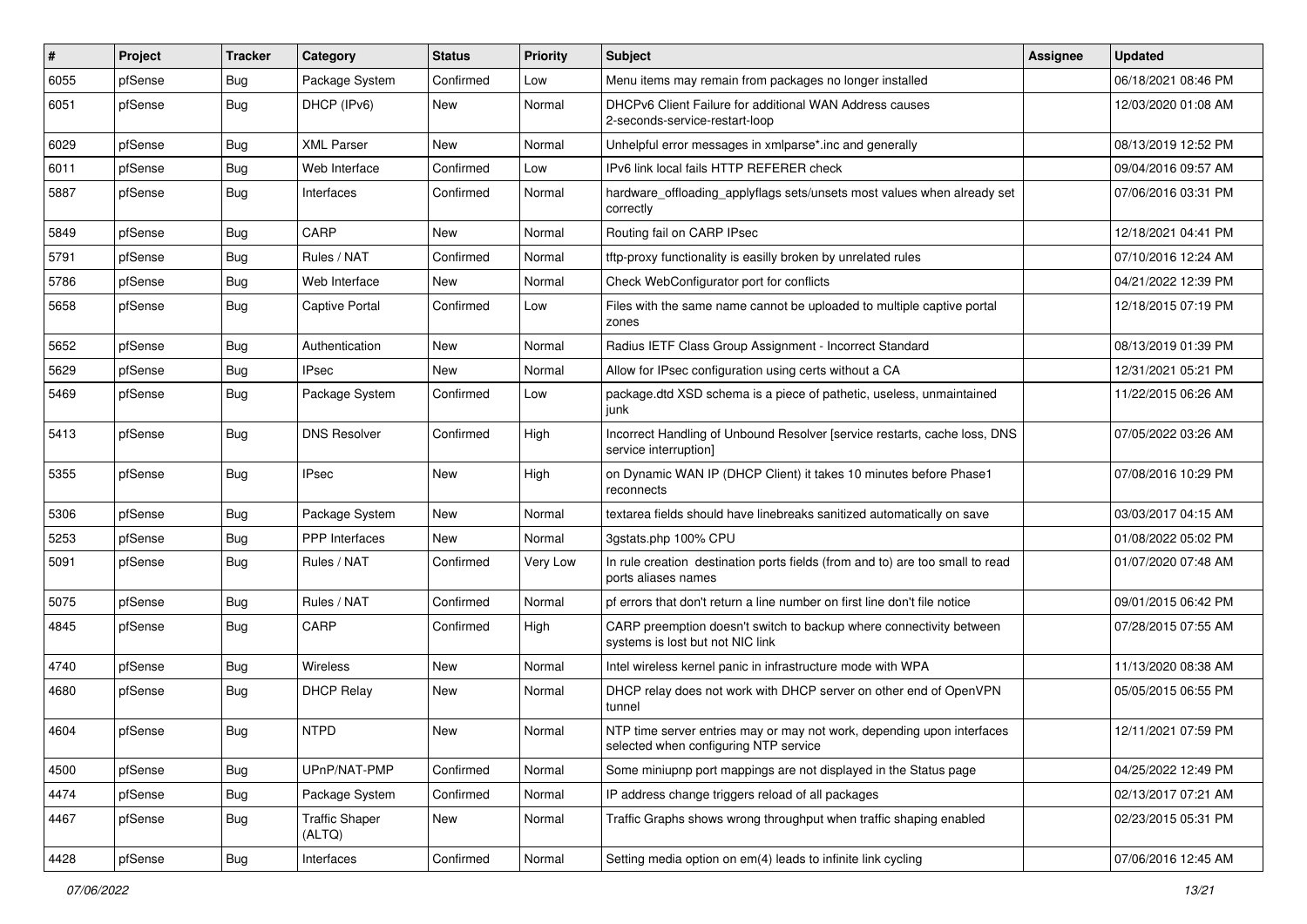| $\vert$ # | Project | <b>Tracker</b> | Category                            | <b>Status</b> | <b>Priority</b> | Subject                                                                                   | <b>Assignee</b> | <b>Updated</b>      |
|-----------|---------|----------------|-------------------------------------|---------------|-----------------|-------------------------------------------------------------------------------------------|-----------------|---------------------|
| 4345      | pfSense | <b>Bug</b>     | <b>Operating System</b>             | Confirmed     | Normal          | Traffic Shaping doesn't work with Xen netfront driver                                     |                 | 12/31/2021 05:30 PM |
| 4154      | pfSense | Bug            | User Manager /<br>Privileges        | Confirmed     | Normal          | RADIUS authentication not working over IPv6                                               |                 | 04/21/2022 12:39 PM |
| 4061      | pfSense | Bug            | DHCP (IPv4)                         | Confirmed     | Normal          | dhcpd doesn't send client-hostname to peer, breaking DHCP lease<br>registrations w/HA     |                 | 02/24/2017 08:58 PM |
| 3889      | pfSense | Bug            | <b>XML Parser</b>                   | Confirmed     | Low             | Non relevant changes in config.xml                                                        |                 | 08/13/2019 12:23 PM |
| 3796      | pfSense | Bug            | Diagnostics                         | Confirmed     | Normal          | States summary fails and is very slow with large state tables                             |                 | 12/11/2021 08:03 PM |
| 3771      | pfSense | Bug            | DHCP (IPv4)                         | <b>New</b>    | Normal          | Webinterface and dhcpdcrashes with 500+ static leases                                     |                 | 08/21/2019 09:26 AM |
| 3706      | pfSense | Bug            | User Manager /<br>Privileges        | New           | Normal          | Permission order affects default page on limited accounts, but can't reorder              |                 | 02/06/2016 04:10 AM |
| 3465      | pfSense | <b>Bug</b>     | <b>Traffic Shaper</b><br>(ALTQ)     | New           | Normal          | Editing Traffic Shaper queues causes status_queues.php error                              |                 | 02/19/2014 01:53 AM |
| 3411      | pfSense | Bug            | Dashboard                           | New           | Low             | Interfaces and statistics dashboard widgets very slow with large numbers<br>of interfaces |                 | 01/24/2014 02:09 AM |
| 3404      | pfSense | <b>Bug</b>     | DHCP (IPv4)                         | New           | Normal          | DHCP Server Fails to Start on Interfaces that are Slow to Come Online<br>During Boot      |                 | 02/11/2014 05:09 PM |
| 3382      | pfSense | Bug            | <b>IGMP Proxy</b>                   | New           | Normal          | IGMPPROXY fails with more than 32 interfaces                                              |                 | 07/12/2016 11:01 PM |
| 3358      | pfSense | Bug            | Package System                      | New           | Normal          | new version of <include_file> is not required during reinstall_all</include_file>         |                 | 12/26/2014 12:13 PM |
| 3326      | pfSense | <b>Bug</b>     | PPP Interfaces                      | New           | Normal          | IPv6 only PPPoE connection                                                                |                 | 11/18/2013 09:37 AM |
| 3312      | pfSense | Bug            | <b>IPsec</b>                        | New           | Normal          | Gateway on IPsec rules is not functional in pf                                            |                 | 01/28/2020 10:09 PM |
| 2367      | pfSense | Bug            | Rules / NAT                         | New           | Normal          | display negate rules in firewall_rules.php and evaluate when added                        |                 | 05/07/2012 06:11 PM |
| 2335      | pfSense | Bug            | <b>Operating System</b>             | New           | Normal          | <b>IGMPProxy and CARP Results in System Instability Upon Reboot</b>                       |                 | 07/19/2014 10:25 PM |
| 2308      | pfSense | <b>Bug</b>     | <b>Traffic Shaper</b><br>(ALTQ)     | New           | Normal          | HFSC WebUI doesn't check for "Bandwidth" setting                                          |                 | 12/04/2012 07:12 PM |
| 2234      | pfSense | Bug            | Web Interface                       | Confirmed     | Low             | Status: Traffic Graph - only shows interface's subnet                                     |                 | 01/15/2022 08:33 PM |
| 2138      | pfSense | <b>Bug</b>     | <b>RRD</b> Graphs                   | New           | Normal          | RRD Wireless graph broken in BSS mode                                                     |                 | 02/06/2016 04:59 AM |
| 2042      | pfSense | Bug            | <b>NAT Reflection</b>               | Confirmed     | Low             | NAT reflection doesn't apply to self-initiated traffic                                    |                 | 01/21/2021 10:38 PM |
| 1890      | pfSense | Bug            | Translations                        | New           | Normal          | No gettext support in console scripts                                                     |                 | 08/13/2019 12:24 PM |
| 1849      | pfSense | <b>Bug</b>     | <b>Traffic Shaper</b><br>(ALTQ)     | New           | Normal          | Traffic shaper - By Queue view needs to show/use friendly inerface names                  |                 | 01/10/2022 08:10 AM |
| 1848      | pfSense | <b>Bug</b>     | <b>Traffic Shaper</b><br>(Limiters) | Confirmed     | Normal          | Limiters after policy routing has taken place do not behave correctly                     |                 | 10/25/2014 09:18 PM |
| 1813      | pfSense | Bug            | Rules / NAT                         | Confirmed     | Normal          | Static routes on WAN interfaces overridden by route-to for firewall-initiated<br>traffic  |                 | 11/09/2016 02:06 PM |
| 1738      | pfSense | <b>Bug</b>     | Backup / Restore                    | New           | Very Low        | Restore fails when username in backup is not matching                                     |                 | 12/11/2021 07:51 PM |
| 1667      | pfSense | Bug            | L <sub>2</sub> TP                   | New           | Normal          | L2TP server does not respond properly from a CARP VIP                                     |                 | 12/11/2021 07:43 PM |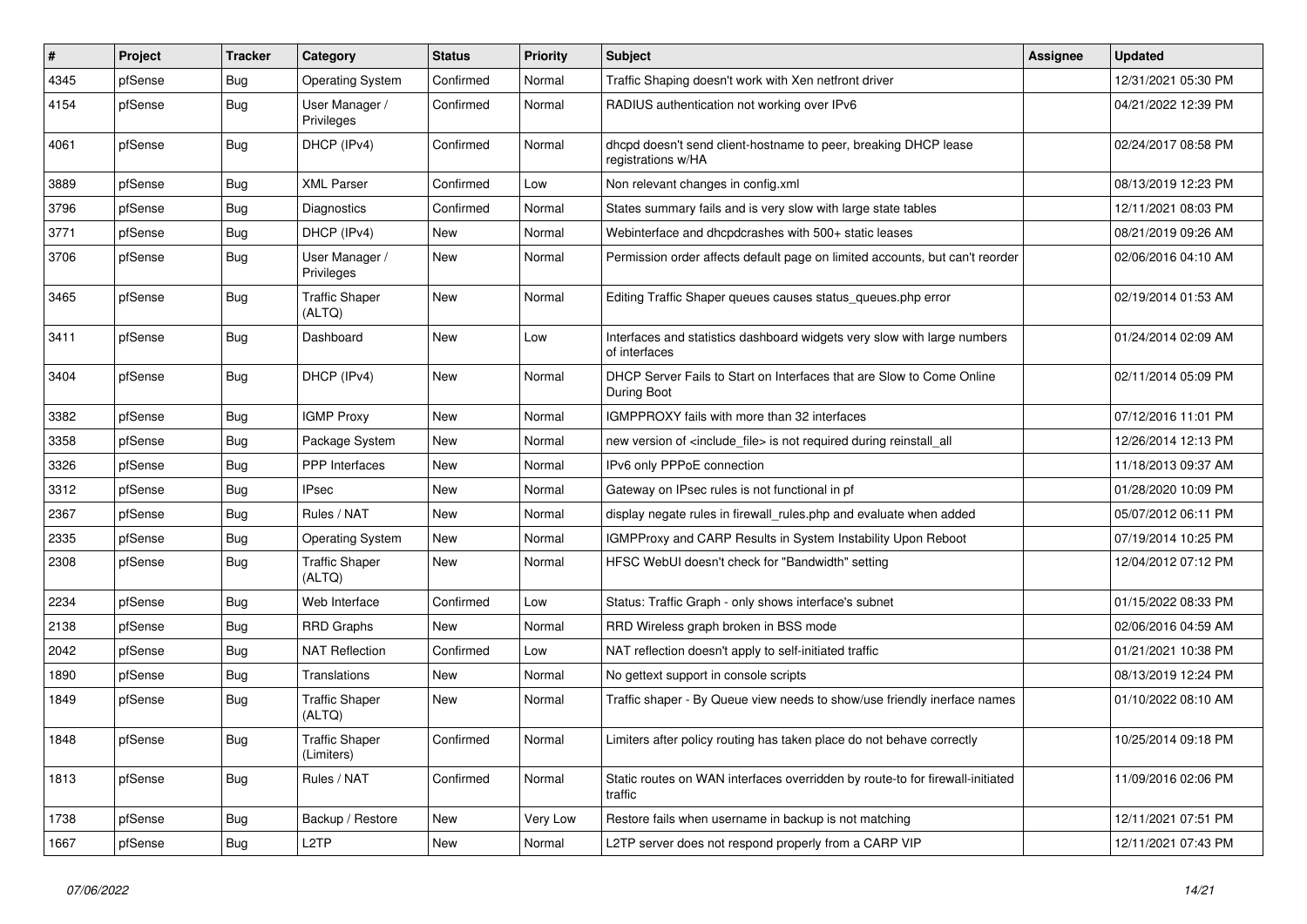| $\vert$ # | Project             | <b>Tracker</b> | Category          | <b>Status</b> | <b>Priority</b> | <b>Subject</b>                                                                                                     | <b>Assignee</b> | <b>Updated</b>      |
|-----------|---------------------|----------------|-------------------|---------------|-----------------|--------------------------------------------------------------------------------------------------------------------|-----------------|---------------------|
| 1186      | pfSense             | Bug            | <b>RRD Graphs</b> | Confirmed     | Normal          | When in pure routing mode the rrd graphs are blank                                                                 |                 | 09/16/2015 04:31 PM |
| 13333     | pfSense<br>Packages | Bug            | Suricata          | <b>New</b>    | Normal          | PHP error when saving Suricata rulesets                                                                            |                 | 07/04/2022 10:32 AM |
| 13247     | pfSense<br>Packages | Bug            | open-vm-tools     | New           | Low             | Open-VM-Tools service actions do not work                                                                          |                 | 06/05/2022 07:09 PM |
| 13202     | pfSense<br>Packages | <b>Bug</b>     | pfBlockerNG       | New           | Normal          | Missing Protocols on IP Feed Groups Advanced Inbound/Outbound<br><b>Firewall Rule settings</b>                     |                 | 05/23/2022 08:58 AM |
| 13194     | pfSense<br>Packages | Bug            | pfBlockerNG       | <b>New</b>    | Normal          | Remove dead Malc0de feed                                                                                           |                 | 05/23/2022 05:16 AM |
| 13180     | pfSense<br>Packages | <b>Bug</b>     | pfBlockerNG       | <b>New</b>    | High            | High CPU Utilization with pfb_filter <sup>[]</sup> since PfBlockerNG update to devel<br>3.1.04                     |                 | 06/14/2022 08:00 AM |
| 13154     | pfSense<br>Packages | Bug            | pfBlockerNG       | Confirmed     | Normal          | pfBlocker causing excessive CPU load                                                                               |                 | 06/28/2022 01:14 PM |
| 13141     | pfSense<br>Packages | Bug            | squidguard        | New           | Normal          | wrong page squidguard block                                                                                        |                 | 05/09/2022 05:33 PM |
| 13128     | pfSense<br>Packages | Bug            | Zabbix            | <b>New</b>    | Normal          | Zabbix Agent 6: HA Server Setup                                                                                    |                 | 05/05/2022 01:55 AM |
| 13098     | pfSense<br>Packages | Bug            | haproxy           | Feedback      | Low             | HAProxy Virtual IP broken link under Frontend setup                                                                |                 | 04/27/2022 08:35 AM |
| 13073     | pfSense<br>Packages | Bug            | Squid             | <b>New</b>    | Normal          | ClamAV - clamd dies with high CPU load and thus the C-ICAP of<br>squid-reverse proxy causes http:500 errors        |                 | 04/19/2022 05:38 AM |
| 13053     | pfSense<br>Packages | <b>Bug</b>     | <b>ACME</b>       | New           | Normal          | LoopiaAPI error handling                                                                                           |                 | 05/05/2022 10:58 AM |
| 13045     | pfSense<br>Packages | Bug            | WireGuard         | New           | Normal          | Firewall floating rules ignore WireGuard traffic                                                                   |                 | 04/11/2022 09:40 AM |
| 13043     | pfSense<br>Packages | Bug            | WireGuard         | <b>New</b>    | Normal          | OSPF over Wireguard interface doesn't populate neighbors after reboot                                              |                 | 04/11/2022 09:22 AM |
| 13022     | pfSense<br>Packages | <b>Bug</b>     | haproxy           | Feedback      | Normal          | HAProxy - Sub Frontends ignore Client verification CA certificates                                                 |                 | 04/06/2022 12:55 PM |
| 13018     | pfSense<br>Packages | <b>Bug</b>     | pfBlockerNG       | <b>New</b>    | Normal          | TLD and DNSBL Safesearch DOH conflict disables TLD block when<br>conflicting DOH FQDN is deselected or whitelisted |                 | 04/01/2022 05:59 PM |
| 12982     | pfSense<br>Packages | Bug            | FreeRADIUS        | New           | Normal          | FreeRadius RadReply table entries missing from pf                                                                  |                 | 06/19/2022 05:38 PM |
| 12956     | pfSense<br>Packages | Bug            | Suricata          | Confirmed     | Normal          | suricata fails to use pcre in SID management (e.g. dropsid.conf)                                                   |                 | 04/05/2022 12:52 PM |
| 12951     | pfSense<br>Packages | <b>Bug</b>     | <b>FRR</b>        | Feedback      | Normal          | FRR cannot remove IPv6 routes                                                                                      |                 | 03/22/2022 09:24 PM |
| 12907     | pfSense<br>Packages | <b>Bug</b>     | PIMD              | Feedback      | Normal          | PIMD: Nonexistent interfaces should be hidden/disabled in pimd.conf<br>before bringing up the service              |                 | 03/07/2022 03:51 PM |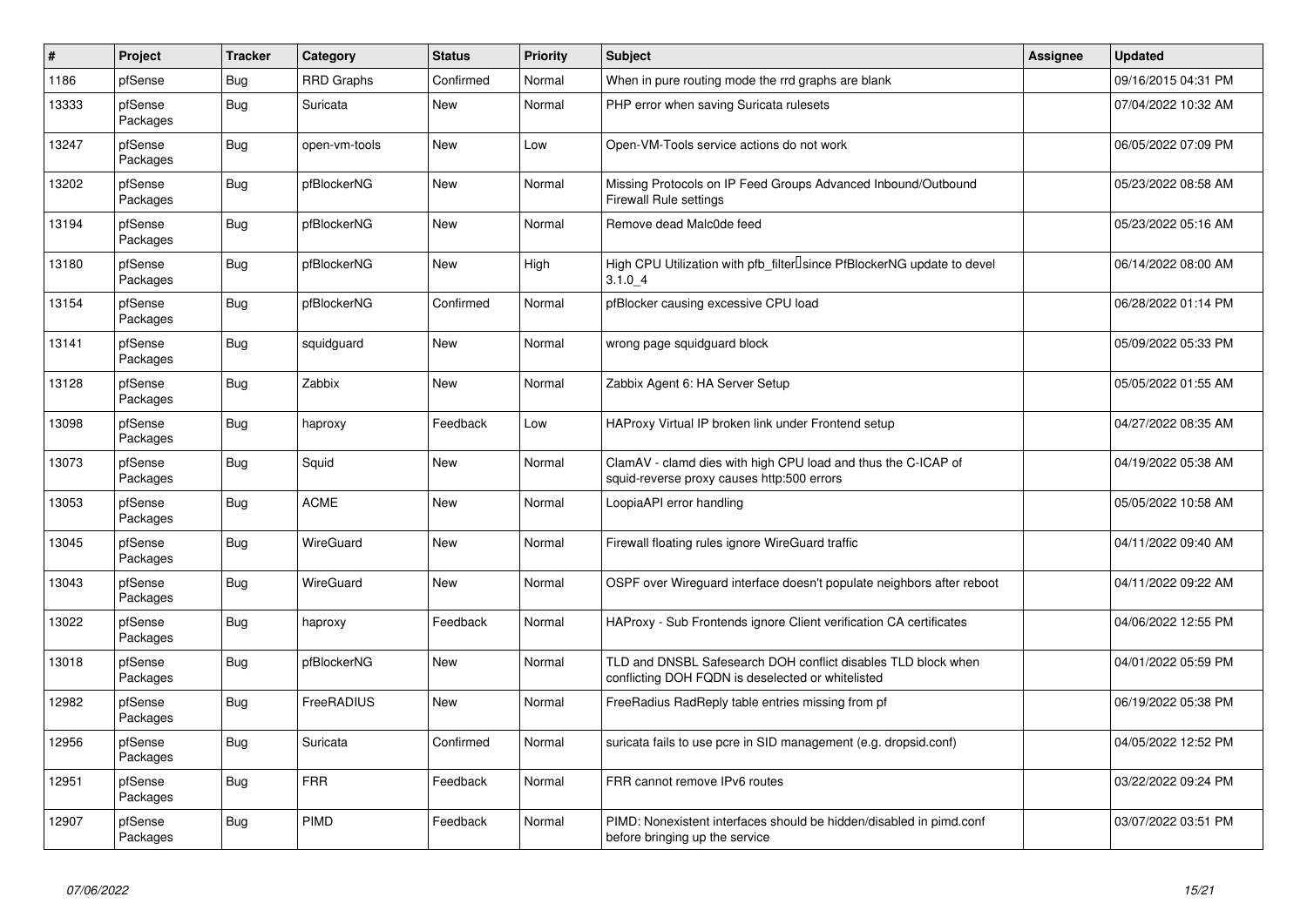| $\vert$ # | Project             | <b>Tracker</b> | Category           | <b>Status</b>                 | <b>Priority</b> | <b>Subject</b>                                                                                                                                                          | <b>Assignee</b> | <b>Updated</b>      |
|-----------|---------------------|----------------|--------------------|-------------------------------|-----------------|-------------------------------------------------------------------------------------------------------------------------------------------------------------------------|-----------------|---------------------|
| 12899     | pfSense<br>Packages | Bug            | Suricata           | New                           | Normal          | Suricata doesn't honor Pass List                                                                                                                                        |                 | 03/04/2022 01:22 PM |
| 12845     | pfSense<br>Packages | <b>Bug</b>     | softflowd          | New                           | Normal          | softflowd wrong vlan tag                                                                                                                                                |                 | 02/21/2022 10:40 AM |
| 12822     | pfSense<br>Packages | <b>Bug</b>     | pfBlockerNG        | <b>New</b>                    | Normal          | IPv4 Source ASN format not working                                                                                                                                      |                 | 02/18/2022 10:47 AM |
| 12767     | pfSense<br>Packages | <b>Bug</b>     | Avahi              | <b>New</b>                    | Normal          | Package radavahi-daemon does does not exist in current pfSense<br>version and it has been removed``` message on pfSense 2.7 restore                                     |                 | 02/07/2022 11:28 AM |
| 12751     | pfSense<br>Packages | <b>Bug</b>     | <b>FRR</b>         | New                           | Normal          | Improve FRR route restoration after gateway events                                                                                                                      |                 | 02/06/2022 11:07 PM |
| 12742     | pfSense<br>Packages | <b>Bug</b>     | FreeRADIUS         | Feedback                      | Normal          | freeRADIUS virtual-server-default: modules dailycounter, monthlycounter,<br>noresetcounter, expire on login in authorize section prevent virtual server<br>from loading |                 | 03/01/2022 12:45 PM |
| 12732     | pfSense<br>Packages | Bug            | squidguard         | New                           | High            | Squid https filtering squidguard acl target list - erratic behaviour                                                                                                    |                 | 01/26/2022 09:11 AM |
| 12667     | pfSense<br>Packages | <b>Bug</b>     | WireGuard          | <b>New</b>                    | Normal          | Firewall Crashed After Upgrading Wireguard                                                                                                                              |                 | 01/07/2022 09:18 AM |
| 12655     | pfSense<br>Packages | Bug            | Telegraf           | New                           | Normal          | telegraf, wireguard plugin failing                                                                                                                                      |                 | 12/30/2021 05:51 PM |
| 12538     | pfSense<br>Packages | <b>Bug</b>     | PIMD               | <b>New</b>                    | Normal          | PIMD sub-interface bug                                                                                                                                                  |                 | 11/20/2021 09:44 PM |
| 12507     | pfSense<br>Packages | <b>Bug</b>     | softflowd          | <b>Pull Request</b><br>Review | Normal          | Add support for bi-directional flows in softflowd                                                                                                                       |                 | 11/11/2021 03:53 AM |
| 12444     | pfSense<br>Packages | <b>Bug</b>     | ntop               | New                           | Normal          | ntopng throws errors when viewing single host                                                                                                                           |                 | 10/11/2021 12:39 PM |
| 12423     | pfSense<br>Packages | Bug            | pfBlockerNG        | Feedback                      | Normal          | Dashboard shows "SQLite database missing, Force Reload DNSBL to<br>recover!"                                                                                            |                 | 12/31/2021 01:06 PM |
| 12414     | pfSense<br>Packages | Bug            | pfBlockerNG        | Feedback                      | Normal          | DNSBL SafeSearch page displays input validation error if DoH / DoT<br>blocking is not enabled                                                                           |                 | 12/30/2021 02:49 PM |
| 12338     | pfSense<br>Packages | <b>Bug</b>     | <b>RRD Summary</b> | New                           | Normal          | RRD Summary does not report data on 3100                                                                                                                                |                 | 04/15/2022 02:54 PM |
| 12330     | pfSense<br>Packages | Bug            | pfBlockerNG        | Feedback                      | Normal          | pfBlockerNG devel creating invalid NAT rules on boot                                                                                                                    |                 | 04/21/2022 12:40 PM |
| 12286     | pfSense<br>Packages | Bug            | FreeRADIUS         | <b>New</b>                    | Normal          | Add support for ntlm auth in LDAP                                                                                                                                       |                 | 08/20/2021 08:27 AM |
| 12260     | pfSense<br>Packages | <b>Bug</b>     | ntop               | New                           | Normal          | Update popup and version missmatch?                                                                                                                                     |                 | 01/08/2022 05:53 AM |
| 12258     | pfSense<br>Packages | <b>Bug</b>     | WireGuard          | Feedback                      | Normal          | Copy key buttons only work in HTTPS mode                                                                                                                                |                 | 02/03/2022 04:57 AM |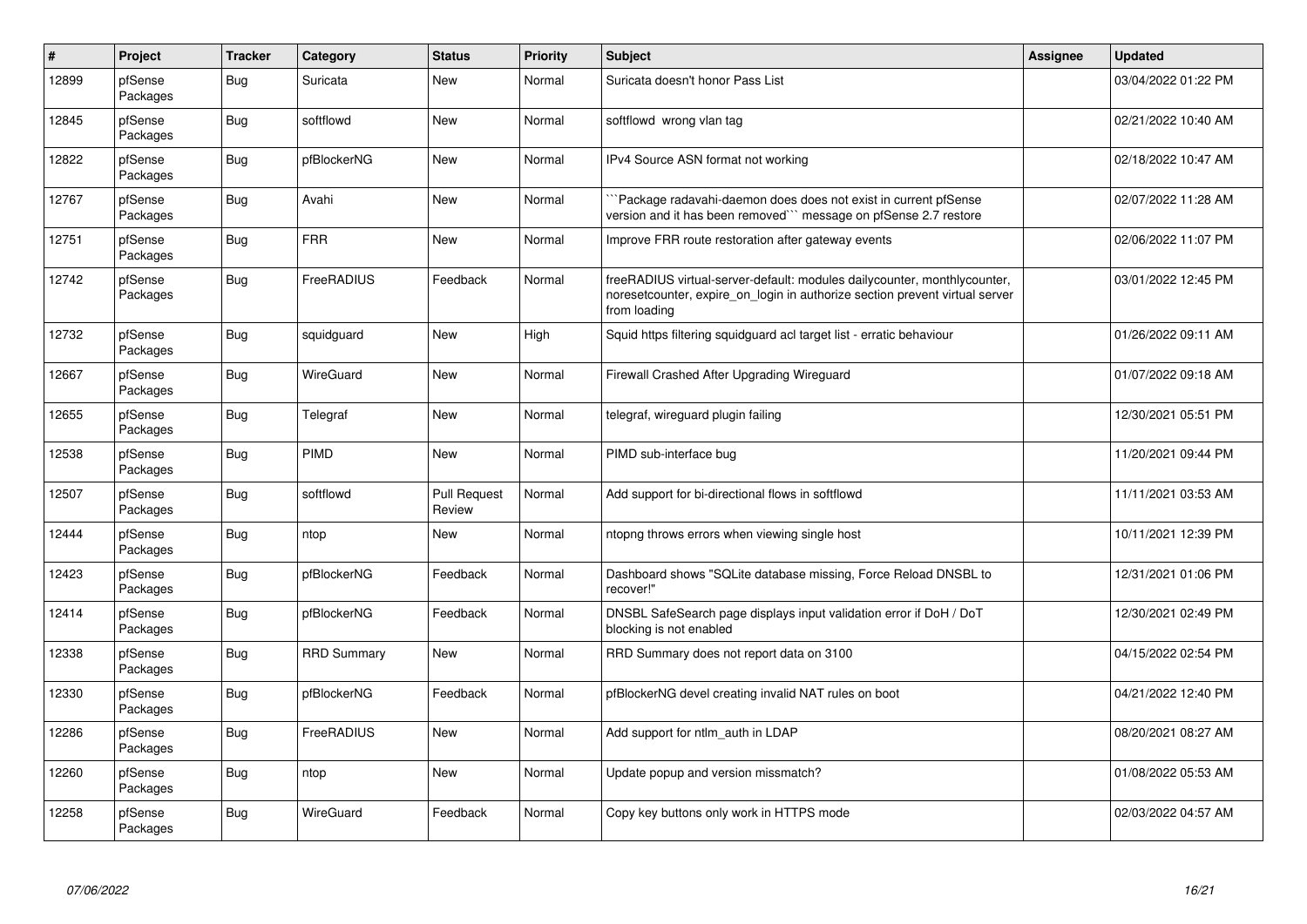| #     | Project             | <b>Tracker</b> | Category                 | <b>Status</b> | <b>Priority</b> | <b>Subject</b>                                                                 | <b>Assignee</b> | <b>Updated</b>      |
|-------|---------------------|----------------|--------------------------|---------------|-----------------|--------------------------------------------------------------------------------|-----------------|---------------------|
| 12188 | pfSense<br>Packages | <b>Bug</b>     | OpenVPN Client<br>Export | New           | Normal          | client export breaks multi remote configurations                               |                 | 10/02/2021 05:58 PM |
| 12178 | pfSense<br>Packages | Bug            | WireGuard                | New           | Low             | WireGuard always shows 'Configuring WireGuard tunnelsdone.'<br>message on boot |                 | 07/30/2021 06:58 AM |
| 12130 | pfSense<br>Packages | <b>Bug</b>     | Zeek                     | <b>New</b>    | Normal          | Zeek fails to start                                                            |                 | 07/15/2021 02:00 AM |
| 12126 | pfSense<br>Packages | <b>Bug</b>     | FreeRADIUS               | New           | Normal          | freeradius3 0.15.7_31                                                          |                 | 10/11/2021 08:21 AM |
| 12114 | pfSense<br>Packages | <b>Bug</b>     | syslog-ng                | Feedback      | Normal          | syslog-ng only binds to the last specified interface                           |                 | 04/21/2022 12:40 PM |
| 12084 | pfSense<br>Packages | <b>Bug</b>     | <b>FRR</b>               | New           | Normal          | libfrr.so.0 error on SG-1100                                                   |                 | 06/26/2021 08:22 AM |
| 12073 | pfSense<br>Packages | <b>Bug</b>     | NET-SNMP                 | Feedback      | Normal          | netsnmptrapd.conf syntax is wrong                                              |                 | 04/21/2022 12:40 PM |
| 12033 | pfSense<br>Packages | Bug            | pfBlockerNG              | New           | Normal          | maxmindb and _sqlite3 modules not found                                        |                 | 10/01/2021 04:42 AM |
| 12009 | pfSense<br>Packages | <b>Bug</b>     | Zabbix                   | New           | Normal          | Zabbix Agent starts twice by /etc/rc.start_packages                            |                 | 06/08/2021 01:35 AM |
| 11980 | pfSense<br>Packages | <b>Bug</b>     | FreeRADIUS               | Feedback      | Normal          | EAP does not work with SQL backend                                             |                 | 07/21/2021 07:24 AM |
| 11970 | pfSense<br>Packages | <b>Bug</b>     | Coreboot                 | <b>New</b>    | Normal          | Netgate Firmware Upgrade Doesn't Work on XG-2758                               |                 | 04/21/2022 12:39 PM |
| 11936 | pfSense<br>Packages | <b>Bug</b>     | <b>FRR</b>               | Incomplete    | High            | FRR does not connect BGP when using password                                   |                 | 05/19/2021 08:12 AM |
| 11898 | pfSense<br>Packages | <b>Bug</b>     | apcupsd                  | <b>New</b>    | Normal          | PHP error from apcupsd dashboard widget                                        |                 | 05/07/2021 09:12 AM |
| 11848 | pfSense<br>Packages | <b>Bug</b>     | Squid                    | <b>New</b>    | Normal          | Issue with squid cache download speed                                          |                 | 04/23/2021 09:30 PM |
| 11841 | pfSense<br>Packages | <b>Bug</b>     | <b>FRR</b>               | New           | Normal          | FRR access lists default bahavior changed to permit by default                 |                 | 04/22/2021 09:52 AM |
| 11835 | pfSense<br>Packages | <b>Bug</b>     | <b>FRR</b>               | New           | Normal          | FRR OSPF redistributed connected routes disappearing                           |                 | 04/22/2021 07:11 AM |
| 11802 | pfSense<br>Packages | <b>Bug</b>     | FreeRADIUS               | <b>New</b>    | Normal          | FreeRADIUS sync                                                                |                 | 05/10/2021 04:18 AM |
| 11780 | pfSense<br>Packages | <b>Bug</b>     | Suricata                 | New           | Very High       | Suricata package fails to prune suricata.log                                   |                 | 08/06/2021 07:18 AM |
| 11777 | pfSense<br>Packages | <b>Bug</b>     | Unbound                  | New           | Very Low        | Input validation prevents DNS Resolver from being disabled                     |                 | 04/05/2021 05:51 PM |
| 11763 | pfSense<br>Packages | <b>Bug</b>     | Status_Monitoring        | New           | Normal          | Traffic graphs refresh issue                                                   |                 | 05/03/2021 09:44 AM |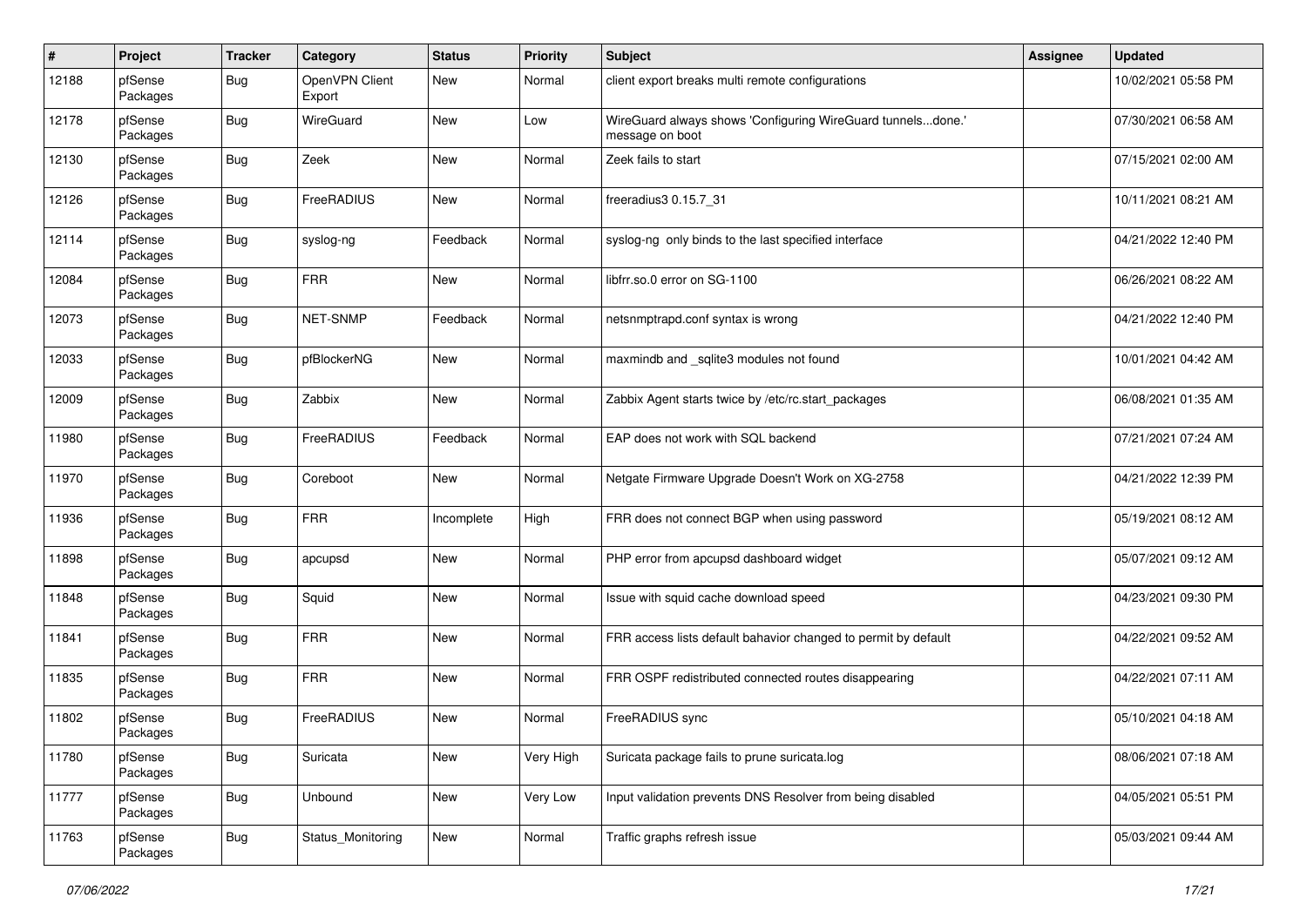| #     | Project             | <b>Tracker</b> | Category         | <b>Status</b>                 | <b>Priority</b> | <b>Subject</b>                                                                                                         | <b>Assignee</b> | <b>Updated</b>      |
|-------|---------------------|----------------|------------------|-------------------------------|-----------------|------------------------------------------------------------------------------------------------------------------------|-----------------|---------------------|
| 11742 | pfSense<br>Packages | <b>Bug</b>     | Suricata         | New                           | Normal          | Blocking / Unblocking is not working correctly.                                                                        |                 | 09/01/2021 11:08 AM |
| 11650 | pfSense<br>Packages | Bug            | <b>FRR</b>       | New                           | Very Low        | FRR configuration broken on restore of manually edited FRR config<br>sections                                          |                 | 03/10/2021 08:50 AM |
| 11610 | pfSense<br>Packages | <b>Bug</b>     | NET-SNMP         | <b>New</b>                    | Normal          | NET-SNMP is not setting the correct permissions on AgentX                                                              |                 | 06/28/2021 07:54 AM |
| 11592 | pfSense<br>Packages | <b>Bug</b>     | node_exporter    | New                           | Normal          | Node exporter can not read system statistics                                                                           |                 | 10/15/2021 09:37 PM |
| 11572 | pfSense<br>Packages | <b>Bug</b>     | pfBlockerNG      | New                           | High            | Auto created firewall rules have IPv4 as protocol only - even for IPv6 lists.                                          |                 | 06/25/2022 10:59 AM |
| 11563 | pfSense<br>Packages | <b>Bug</b>     | <b>BIND</b>      | New                           | High            | BIND GUI writes TXT records > 255 characters                                                                           |                 | 02/27/2021 07:11 AM |
| 11530 | pfSense<br>Packages | <b>Bug</b>     | ntop             | Feedback                      | Low             | ntopng 4.2 needs to be updated to 4.3, Bug when accessing a host for<br>details                                        |                 | 03/05/2022 08:35 PM |
| 11525 | pfSense<br>Packages | <b>Bug</b>     | Suricata         | New                           | Normal          | pfsense 2.5.0 release version for vlan issue to suricata                                                               |                 | 11/11/2021 08:16 AM |
| 11522 | pfSense<br>Packages | <b>Bug</b>     | Zabbix           | New                           | Normal          | fping6 error                                                                                                           |                 | 02/24/2021 07:13 AM |
| 11509 | pfSense<br>Packages | <b>Bug</b>     | <b>LCDProc</b>   | <b>New</b>                    | Low             | LCD package - not starting at boot - stop and start in Status Window not<br>possible                                   |                 | 02/23/2021 10:55 AM |
| 11493 | pfSense<br>Packages | Bug            | Zabbix           | New                           | Very Low        | After upgrade zabbix proxy wont start                                                                                  |                 | 02/21/2021 05:31 AM |
| 11490 | pfSense<br>Packages | Bug            | Service Watchdog | New                           | Very Low        | Service Watchdog - Impacts Reboots and Package Updates                                                                 |                 | 02/22/2021 12:07 PM |
| 11479 | pfSense<br>Packages | <b>Bug</b>     | snmptt           | New                           | Normal          | snmptt 1.4.2 does not work in daemon mode                                                                              |                 | 02/20/2021 04:37 PM |
| 11434 | pfSense<br>Packages | <b>Bug</b>     | squidguard       | Feedback                      | Normal          | SquidGuard over 1.16.18_11                                                                                             |                 | 04/21/2022 12:40 PM |
| 11414 | pfSense<br>Packages | <b>Bug</b>     | pfBlockerNG      | New                           | Normal          | Enabling feed "Public DNS4 all" breaks some Google services                                                            |                 | 02/13/2021 02:46 AM |
| 11398 | pfSense<br>Packages | <b>Bug</b>     | pfBlockerNG      | New                           | Normal          | pfBlocker upgrade hangs forever                                                                                        |                 | 04/21/2022 12:39 PM |
| 11377 | pfSense<br>Packages | <b>Bug</b>     | <b>FRR</b>       | <b>Pull Request</b><br>Review | Normal          | FRR deinstall                                                                                                          |                 | 03/10/2021 08:21 AM |
| 11375 | pfSense<br>Packages | <b>Bug</b>     | apcupsd          | New                           | Normal          | UPS Type <blank> for USB APC</blank>                                                                                   |                 | 02/26/2021 11:10 AM |
| 11261 | pfSense<br>Packages | <b>Bug</b>     | pfBlockerNG      | New                           | Normal          | pfBlockerNG ASN numbers in IPv4 (/IPv6) Custom_List generate error(s)<br>"Invalid numeric literal at line 1, column 7" |                 | 01/28/2021 08:34 AM |
| 11235 | pfSense<br>Packages | Bug            | Filer            | New                           | Normal          | Filer run script when "state" unchanged                                                                                |                 | 01/08/2021 07:24 AM |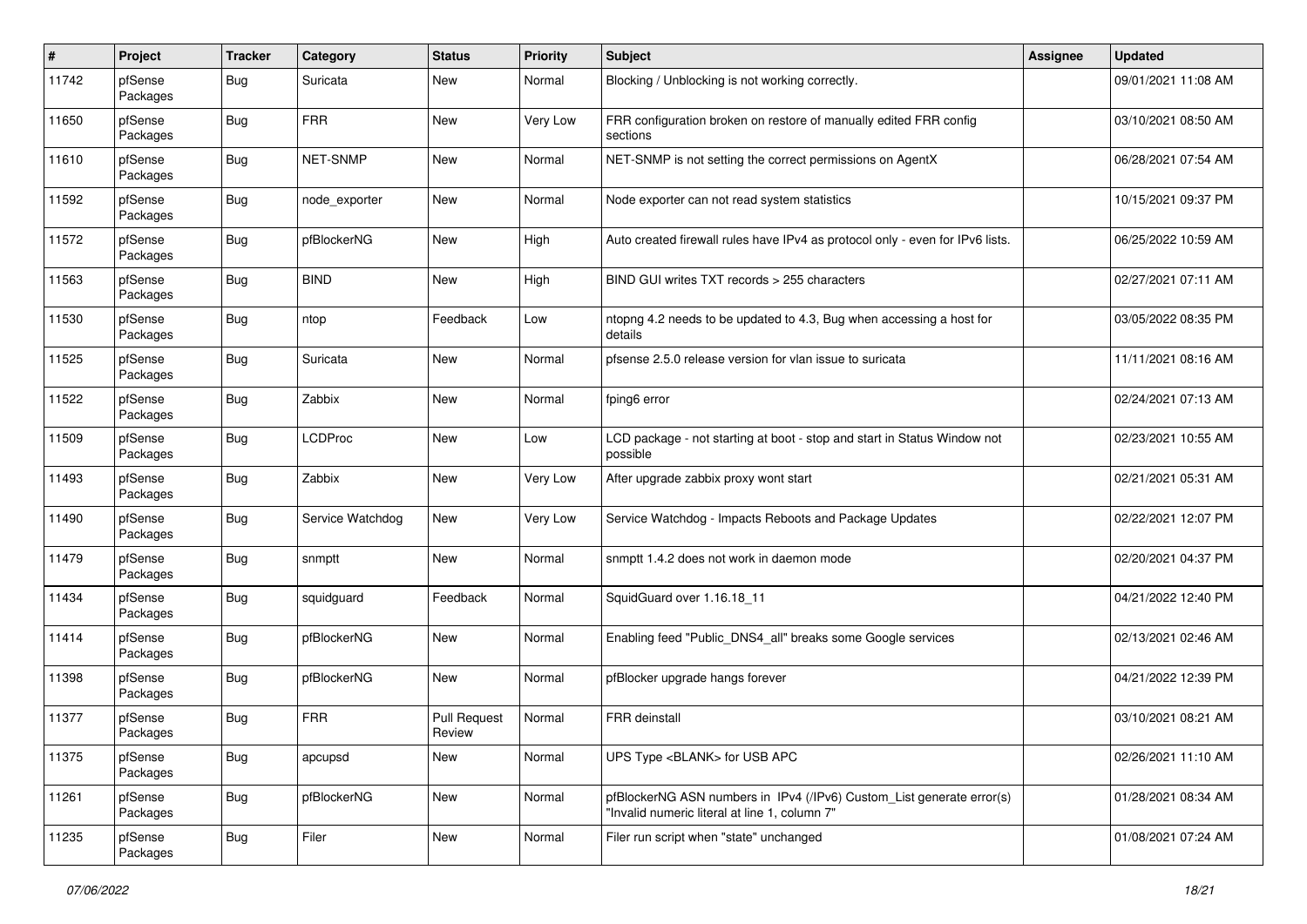| #     | Project             | <b>Tracker</b> | Category    | <b>Status</b> | <b>Priority</b> | <b>Subject</b>                                                                                                                   | <b>Assignee</b> | <b>Updated</b>      |
|-------|---------------------|----------------|-------------|---------------|-----------------|----------------------------------------------------------------------------------------------------------------------------------|-----------------|---------------------|
| 11185 | pfSense<br>Packages | <b>Bug</b>     | ntop        | Feedback      | Normal          | Redis service stopping before NtopNg                                                                                             |                 | 04/21/2022 12:40 PM |
| 11182 | pfSense<br>Packages | Bug            | <b>NRPE</b> | New           | Normal          | NRPE in HA syncs the bind IP                                                                                                     |                 | 12/01/2021 02:15 AM |
| 11158 | pfSense<br>Packages | <b>Bug</b>     | <b>FRR</b>  | <b>New</b>    | High            | <b>FRR Prefix Lists</b>                                                                                                          |                 | 12/30/2020 04:55 PM |
| 11074 | pfSense<br>Packages | <b>Bug</b>     | <b>BIND</b> | New           | Low             | bind Zone Settings Zones, Save button opens "Confirmation required to<br>save changes"                                           |                 | 11/16/2020 11:08 AM |
| 11040 | pfSense<br>Packages | <b>Bug</b>     | pfBlockerNG | New           | Normal          | pfb_filter core faults when clearing firewall log                                                                                |                 | 11/07/2020 01:44 PM |
| 11036 | pfSense<br>Packages | <b>Bug</b>     | haproxy     | New           | Normal          | <b>HAproxy ACL</b>                                                                                                               |                 | 02/11/2022 11:27 AM |
| 11000 | pfSense<br>Packages | <b>Bug</b>     | haproxy     | New           | Very Low        | haproxy deprecated trick suggested                                                                                               |                 | 12/23/2020 02:55 PM |
| 10994 | pfSense<br>Packages | <b>Bug</b>     | squidguard  | New           | Low             | SquidGuard Blacklists Restore Default button does not work                                                                       |                 | 10/20/2020 12:26 PM |
| 10990 | pfSense<br>Packages | <b>Bug</b>     | NET-SNMP    | Feedback      | Normal          | net-snmp IPv6 listen address needs to be wrapped in square brackets                                                              |                 | 03/19/2021 05:09 AM |
| 10989 | pfSense<br>Packages | <b>Bug</b>     | Snort       | <b>New</b>    | Low             | Snort alert page has hidden characters in IPv6 address                                                                           |                 | 10/17/2020 04:06 PM |
| 10936 | pfSense<br>Packages | Bug            | haproxy     | Feedback      | Normal          | both haproxy/haproxy-devel non-existent option lb-agent-chk                                                                      |                 | 04/21/2022 12:40 PM |
| 10935 | pfSense<br>Packages | <b>Bug</b>     | <b>FRR</b>  | New           | Normal          | FRR 0.6.7-6 - BGPD service recycled IPv6 without Route Map                                                                       |                 | 12/30/2020 05:00 PM |
| 10900 | pfSense<br>Packages | <b>Bug</b>     | Backup      | Feedback      | Normal          | /packages/backup/backup.php?a=download&t=backup HTTP 504, or<br>Sends PHP Error Message as ASCII/Text file Named pfsense.bak.tgz |                 | 04/05/2022 01:51 AM |
| 10845 | pfSense<br>Packages | <b>Bug</b>     | apcupsd     | New           | Normal          | apcupsd doesn't stop when not enabled                                                                                            |                 | 08/24/2020 10:16 AM |
| 10791 | pfSense<br>Packages | <b>Bug</b>     | PIMD        | New           | Normal          | Valid (vlan)interfaces do not get vif reporting "Invalid phyint address"                                                         |                 | 10/06/2020 09:20 AM |
| 10783 | pfSense<br>Packages | Bug            | ntop        | New           | Normal          | NtopNG is very unstable on arm64                                                                                                 |                 | 07/22/2020 09:07 AM |
| 10760 | pfSense<br>Packages | <b>Bug</b>     | <b>BIND</b> | <b>New</b>    | High            | pfSense BIND 9.14.12 server terminates due to assertion failure                                                                  |                 | 07/11/2020 04:53 PM |
| 10695 | pfSense<br>Packages | <b>Bug</b>     | FreeRADIUS  | New           | Normal          | FreeRadius Accounting skipping MBs after reboot due to power down                                                                |                 | 06/24/2020 04:49 AM |
| 10693 | pfSense<br>Packages | <b>Bug</b>     | <b>BIND</b> | New           | Normal          | pfSense Bind Zone Editor UI does not update zone serial number when a<br>change is made                                          |                 | 09/01/2021 12:51 AM |
| 10692 | pfSense<br>Packages | Bug            | PIMD        | Feedback      | Normal          | PIMD starts twice at boot                                                                                                        |                 | 04/21/2022 12:40 PM |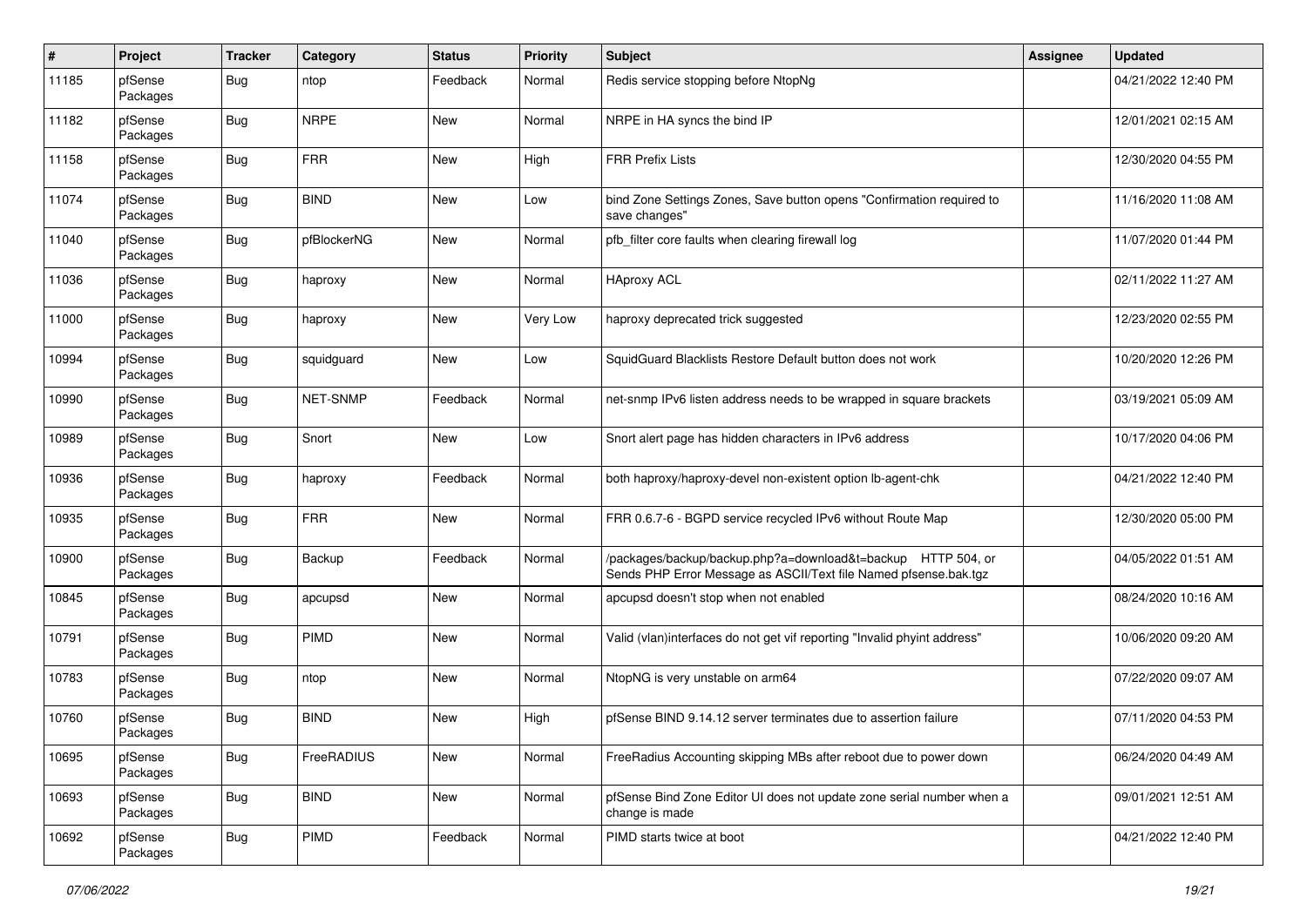| $\#$  | Project             | <b>Tracker</b> | Category          | <b>Status</b> | <b>Priority</b> | <b>Subject</b>                                                                                                                                              | <b>Assignee</b> | <b>Updated</b>      |
|-------|---------------------|----------------|-------------------|---------------|-----------------|-------------------------------------------------------------------------------------------------------------------------------------------------------------|-----------------|---------------------|
| 10608 | pfSense<br>Packages | <b>Bug</b>     | Squid             | Feedback      | Normal          | Update squid port to 4.11-p2                                                                                                                                |                 | 03/02/2021 04:00 AM |
| 10606 | pfSense<br>Packages | Bug            | Snort             | <b>New</b>    | Normal          | Snort Inline stopped working after upgrade to FreeBSD 12.1 (network<br>traffic blocked after heavy load randomly)                                           |                 | 05/28/2020 10:06 AM |
| 10601 | pfSense<br>Packages | <b>Bug</b>     | Status Monitoring | <b>New</b>    | Normal          | Dashboard->Traffic Graphs Scale is capped for outbound                                                                                                      |                 | 05/29/2020 10:13 AM |
| 10590 | pfSense<br>Packages | <b>Bug</b>     | pfBlockerNG       | New           | Normal          | pfBlockerNG: Invalid argument supplied for foreach()                                                                                                        |                 | 05/26/2020 08:22 AM |
| 10526 | pfSense<br>Packages | <b>Bug</b>     | pfBlockerNG       | <b>New</b>    | Normal          | Package pfBlockerNG Crashes on Alert view                                                                                                                   |                 | 05/04/2020 08:59 AM |
| 10516 | pfSense<br>Packages | <b>Bug</b>     | <b>FRR</b>        | New           | Normal          | FRR Access list                                                                                                                                             |                 | 12/06/2020 11:02 PM |
| 10503 | pfSense<br>Packages | <b>Bug</b>     | <b>FRR</b>        | New           | Normal          | Flapping any GW in multi-WAN influences restating all IPsec tunnels in<br>FRR which leads to dropping all IPsec VTI static routes and related BGP<br>issues |                 | 05/08/2020 07:51 PM |
| 10502 | pfSense<br>Packages | <b>Bug</b>     | <b>Ildpd</b>      | In Progress   | Normal          | LLDP spamming errors on Netgate XG-7100                                                                                                                     |                 | 04/21/2022 12:39 PM |
| 10487 | pfSense<br>Packages | <b>Bug</b>     | Telegraf          | <b>New</b>    | Normal          | Telegraf package not sending logs to influxdb server                                                                                                        |                 | 05/03/2020 07:09 PM |
| 10445 | pfSense<br>Packages | Bug            | <b>BIND</b>       | Feedback      | Normal          | BIND crashed when added RPZ. rpz is not a master or slave zone.                                                                                             |                 | 04/21/2022 12:40 PM |
| 10436 | pfSense<br>Packages | Bug            | softflowd         | New           | Normal          | softflowd no longer sends flow data after upgrade ( $v0.9.9 - 1$ -> $v1.0.0$ )                                                                              |                 | 06/07/2022 12:25 AM |
| 10426 | pfSense<br>Packages | <b>Bug</b>     | Filer             | Feedback      | Normal          | Filer must validate that File name is unig                                                                                                                  |                 | 04/20/2022 11:02 AM |
| 10393 | pfSense<br>Packages | <b>Bug</b>     | syslog-ng         | Feedback      | Normal          | Syslog-ng TLS support is broken                                                                                                                             |                 | 04/21/2022 12:40 PM |
| 10370 | pfSense<br>Packages | <b>Bug</b>     | ntop              | <b>New</b>    | Normal          | ntopng Timeseries not send to InfluxDB                                                                                                                      |                 | 03/30/2020 09:42 AM |
| 10330 | pfSense<br>Packages | <b>Bug</b>     | <b>BIND</b>       | Feedback      | Normal          | BIND zone configuration displays wrong DS resource record with inline<br>DNSSEC signing enabled                                                             |                 | 04/21/2022 12:40 PM |
| 10292 | pfSense<br>Packages | <b>Bug</b>     | Suricata          | New           | Normal          | Suricata not respecting SID Mgmt list                                                                                                                       |                 | 02/27/2020 01:02 PM |
| 10279 | pfSense<br>Packages | <b>Bug</b>     | open-vm-tools     | <b>New</b>    | Normal          | pfSense's OpenVM Tools on ESXi 6.7 no longer provides quest vm<br>functionality                                                                             |                 | 03/01/2020 06:07 PM |
| 10278 | pfSense<br>Packages | Bug            | pfBlockerNG       | <b>New</b>    | Normal          | pfBlockerNG: Formatting issue on DNSBL stats page                                                                                                           |                 | 02/24/2020 01:36 PM |
| 10265 | pfSense<br>Packages | <b>Bug</b>     | Notes             | <b>New</b>    | <b>Very Low</b> | Adding a Note with malformed title will force system restore                                                                                                |                 | 02/27/2020 10:12 AM |